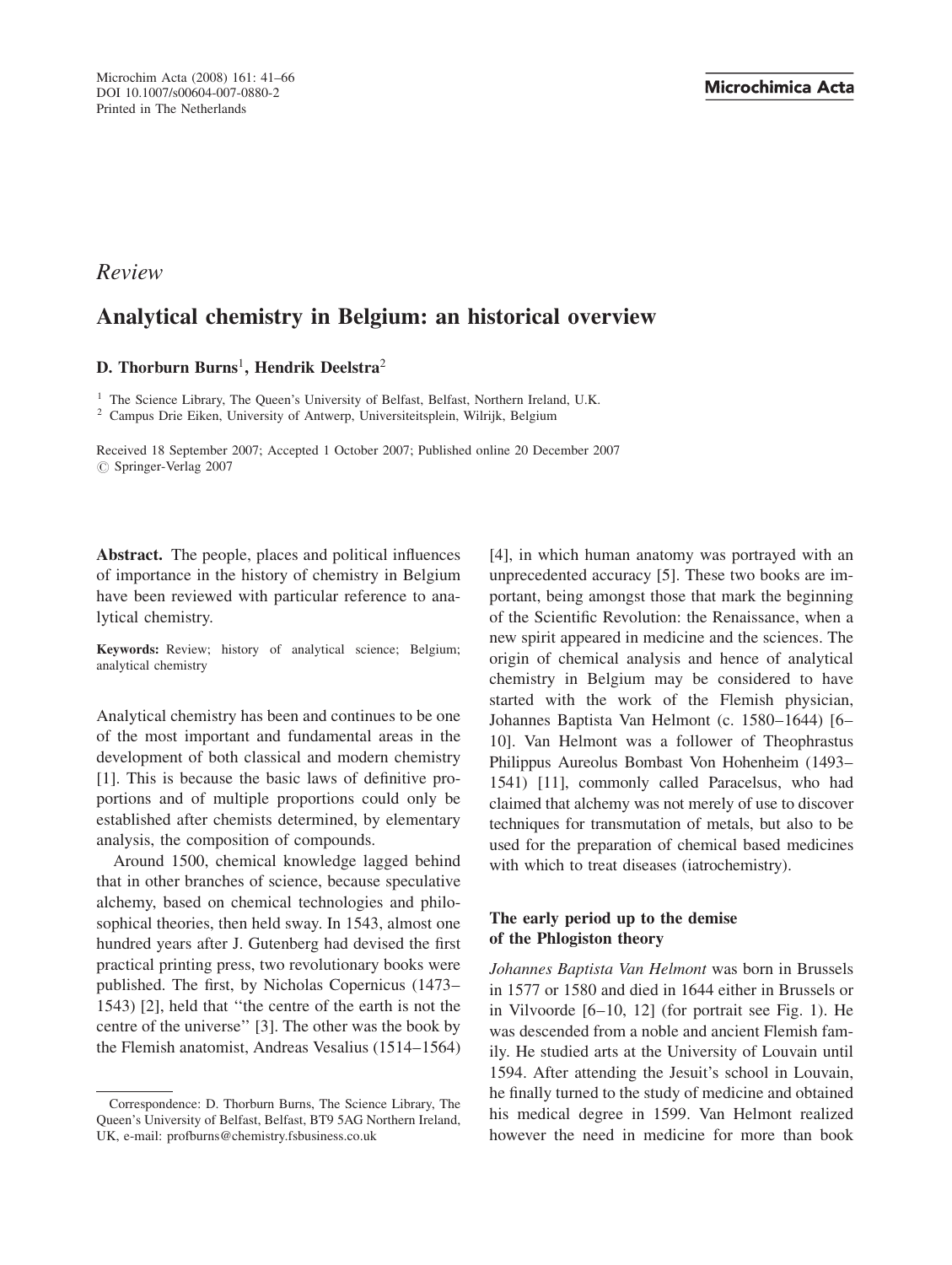



learning. He sought more knowledge through visits to Switzerland and Italy (1600–1602) and to France and England (1602–1605). In 1609 he married Marguerite van Ranst, also from the nobility. After this he embarked on private research for seven years (1609– 1616) at Vilvoorde, near Brussels. The Van Helmont's had five daughters and one son.

Van Helmont lived in troubled times, because the Spanish occupation was trying ruthlessly to eradicate the rebellion against Catholicism. From 1625, Van Helmont was involved with ecclesiastic and inquisition authorities because of the interest he took in the controversy over the ''weapon salve'' and ''the magnetic cure of wounds'' [13–16]. After several interrogations in the 1630s he was released but placed under house arrest for most the rest of his life.

Shortly before his death he gave his son, Franciscus Mercurius Van Helmont (1614–1699), all his papers, charging him to publish them (for portrait see Fig. 1). These papers and the parts previously published separately, mostly in Flemish, were translated into Latin, edited and resulted in Ortus medicinae ..., (1648) [17] (for title page of 1652 edition see Fig. 2) this was translated into English, published and republished, in full or in part, numerous times [10, 18]. Many of Van Helmont's treatise were published in the Flemish, Dageraed [19] (for title page, 1660 edition, see Fig. 3) but this was not a Flemish version of the Latin Ortus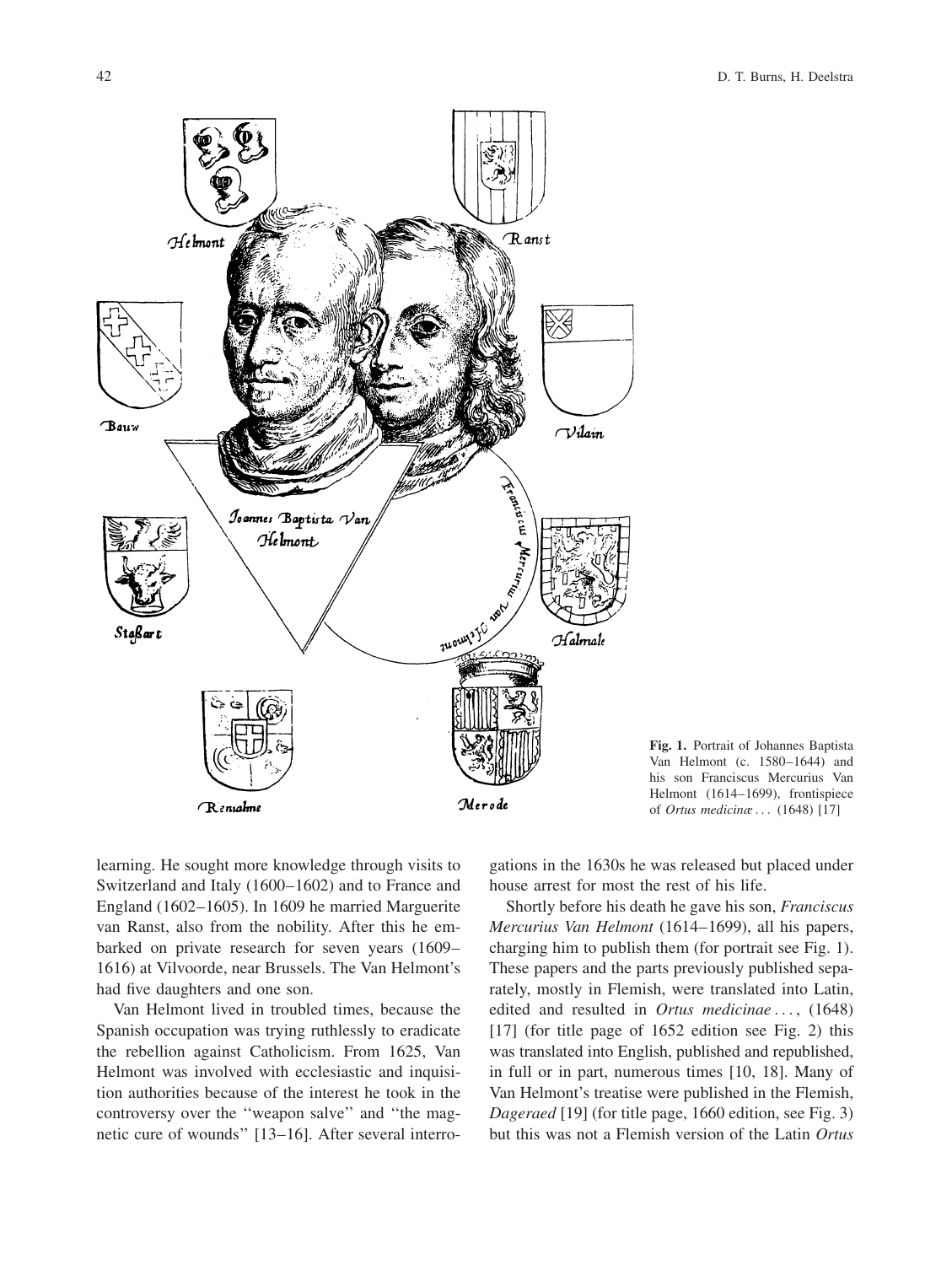



AMSTERODAMI, Apud Ludovicum Elzevirium, clo loc LIL

Fig. 2. Title page of Van Helmont's Ortus Medicinæ ... Editio nova (1652)

[17]. It appears to have been written much earlier and compiled by J. B. Van Helmont and not by his son. The book is more concise than *Ortus*, and Van Helmont gives his motive for writing in the vernacular, ''that the truth is more naked when offered in a simple style''. Why the publication was delayed until 1659, 15 years after his death is not clear.

Herein, the focus is on some of Van Helmont's contributions to chemistry [9, 10]. Key items have been selected using Partington's, fully referenced (to page or to Van Helmont's numbered section of the page(s)), detailed analyses of the chemical content of Ortus medicinae (1652 edition) and Dageraed (1659 edition) [9]. Particular attention was paid to Van Helmont's views on the elements and his observations on gases, water, urinary calculi, fermentation and on inorganic chemicals and reactions. The chemical contributions are much clearer to follow than Van Helmont's discoveries in medicine and his medical views, which were embedded in his discourses on

# DAGERAAD  $0 F T E$ NIEUWE OPKOMST D<sub>ER</sub>

GENEESKONST,

in verborgen grond-regulen der Nature,

DOOR

den Edelen, Wijd-vermaarden, en Hoog-geleerden GENEES-HEER,

JOAN BAPTISTA van HELMONT, Heer van Merode, Roijenburg, Oorfchot, Pellines, &c.

> Noit in't licht gesien, en van den Autheur zelve in't Nederdults befchreven.



Tot ROTTERDAM

By JOANNES NeRANUS, Bock-verkooper op't Steiger in den Bock-binder, Anno 1660.

Fig. 3. Title page of Van Helmont's *Dageraad* ... (1660) [19]

natural philosophy, cosmology and religious metaphysics, which are particularly difficult for modern readers to comprehend. For although Van Helmont contributed to the transition from alchemy to chemistry he claimed to have used a small piece of the philosopher's stone to convert mercury into gold and thus remained ''a child of his time''.

An important feature of the chemical work of Van Helmont was its quantitative character; he made extensive use of a balance. He clearly demonstrated the law of indestructibility of matter by dissolving metals in acids and recovering these metals by precipitation. The balance was also used in his famous ''willow tree'' experiment in which he planted a willow tree in a weighed amount of earth. After watering the tree faithfully, each day for five years, Van Helmont found that the tree had gained 164 pounds, whilst the weight of the soil had not changed. This proved to him that the tree represented water transformed into another substance.

In another aspect Van Helmont was unusually advanced. He was the first to recognize the philosophical implications that there is more than one ''air like''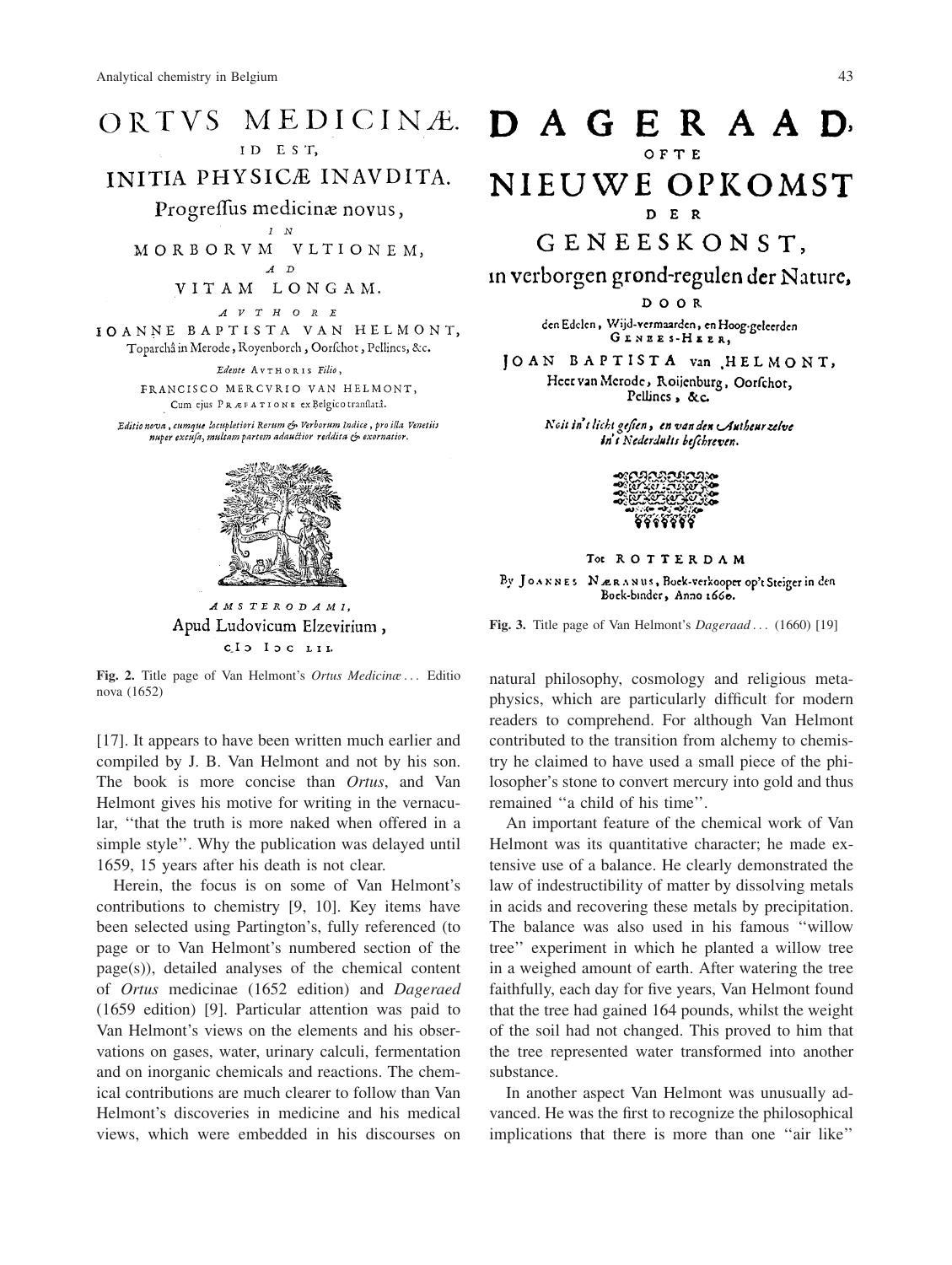substance. He observed that the vapours he obtained during chemical reactions were different substances from that of air. Because vapours, unlike liquids and solids, have no fixed volumes, but could fill every container, he considered these as, matter in complex chaos. The name ''gas'' was almost certainly derived by Van Helmont from the Greek word of ''chaos'' and used, as such, in his Flemish texts. His extensive study of gases has earned him the title of ''father of pneumatic chemistry''. He made the discovery of his first gas, carbon dioxide, which he called ''gas sylvestre'', because he obtained this gas by burning wood. He investigated and categorised a large number of gases (modern formulae in parenthesis), including:

- Gases evolved from Spa waters  $(CO<sub>2</sub>)$ .
- Gases produced by burning charcoal (CO and  $CO<sub>2</sub>$ ).
- Gases that form in cellars where wine is fermenting  $(CO<sub>2</sub>)$ .
- Poisonous red gas  $(NO<sub>2</sub>)$  that is formed from aqua fortis  $(HNO<sub>3</sub>)$  on silver.
- Gas evolved from aqua fortis  $(HNO_3)$  and salammoniac (NH<sub>4</sub>Cl) in the cold  $(Cl<sub>2</sub>)$ .
- Sulphurous gas that 'flies off' from burning sulphur  $(SO<sub>2</sub>)$ .
- Intestinal gas which is flammable  $(H_2, CH_4,$  $H_2S \ldots$ ).
- Gases evolved in putrefaction  $(H_2, CH_4, H_2S \dots)$ .

Van Helmont noted also that gases can explode glass containers and some could be condensed into liquids. From the gases that Van Helmont produced it can be deduced that he was working in different technical fields. The gas formed when wine is fermenting and the intestinally produced gases (he called this ''the wind'', spelled in the same way in Flemish as in English) show Van Helmont's interest in fermentation and in digestion.

He showed that the gas evolved from Spa water was the same as his already discovered ''gas sylvestre''. It is important to stress the fact that during the period of iatrochemistry, in the 16th and the 17th centuries, a great deal of work was carried out on the examination of mineral waters and on their medicinal effects. In Belgium, in the region of Liège a large number different mineral water springs with therapeutic effects are found, the most important are those situated in Spa and Tongeren [20].

The physicians of Ernest Ferdinand (1554–1612), Prince Bishop of Liege and Arch Bishop of Cologne

SPADACRENE. A FONS SPADANUS, Aceuratifime de feriptus, acidas bibendi m dicamina oxipotu neceffaria-OBSERVATIONVM MEDICARUM Oppido rararum LIBER UNICUS. Authore HENRICO ab HEERS, TUNGRO, ENRICO ab HEERS, IUROR<br>Ser. Princ. Ferdinandi Elect. Colon. Princ.<br>Leod. &c. Medico Cubiculario. Editio correctior, & auction cum Indice. **BOOT AT** Lugdani Batavoram, Apud FRANCISCHM MOIARDUM WA FRANCISCHM MUNIRDEN.  $Answer 1641.$ 

Fig. 4. Title page of De Heer's Spadacrene (1645) [25b]

were asked for chemical analysis in relation with the treatment of diseases with the waters of the springs. P. Gheerincx (1549–1604) first published in 1583 [21] on the composition of several Spa waters and further results in 1599 [22]. In 1614 his first cousin, physician Henri De Heer (1570–1636) [23] published Spadacrene (for title page see Fig. 4) about the different springs in Spa [24]. This volume was later re-published several times [25]. De Heer's reported that the Spa waters contained different dissolved substances and that they could be used therapeutically to treat a number of diseases. Robert Boyle in Usefulness of Natural Philosophy [26] refers to the list of medical conditions curable with mineral waters given by ''the famous and experienced Henricus ab Heer and to his Spadacrene''. Van Helmont went to Spa and observed only a little iron vitriol and the gas ''sylvestre'' in the waters. In his 1624 publication, Supplementum de Spadanis fontibus [27], Van Helmont reduced the large number of useful therapeutical applications mentioned by de Heer. De Heer reacted with a virulent publication, Vindiciae pro sua Spadacrene [28] and attacked Van Helmont very severely.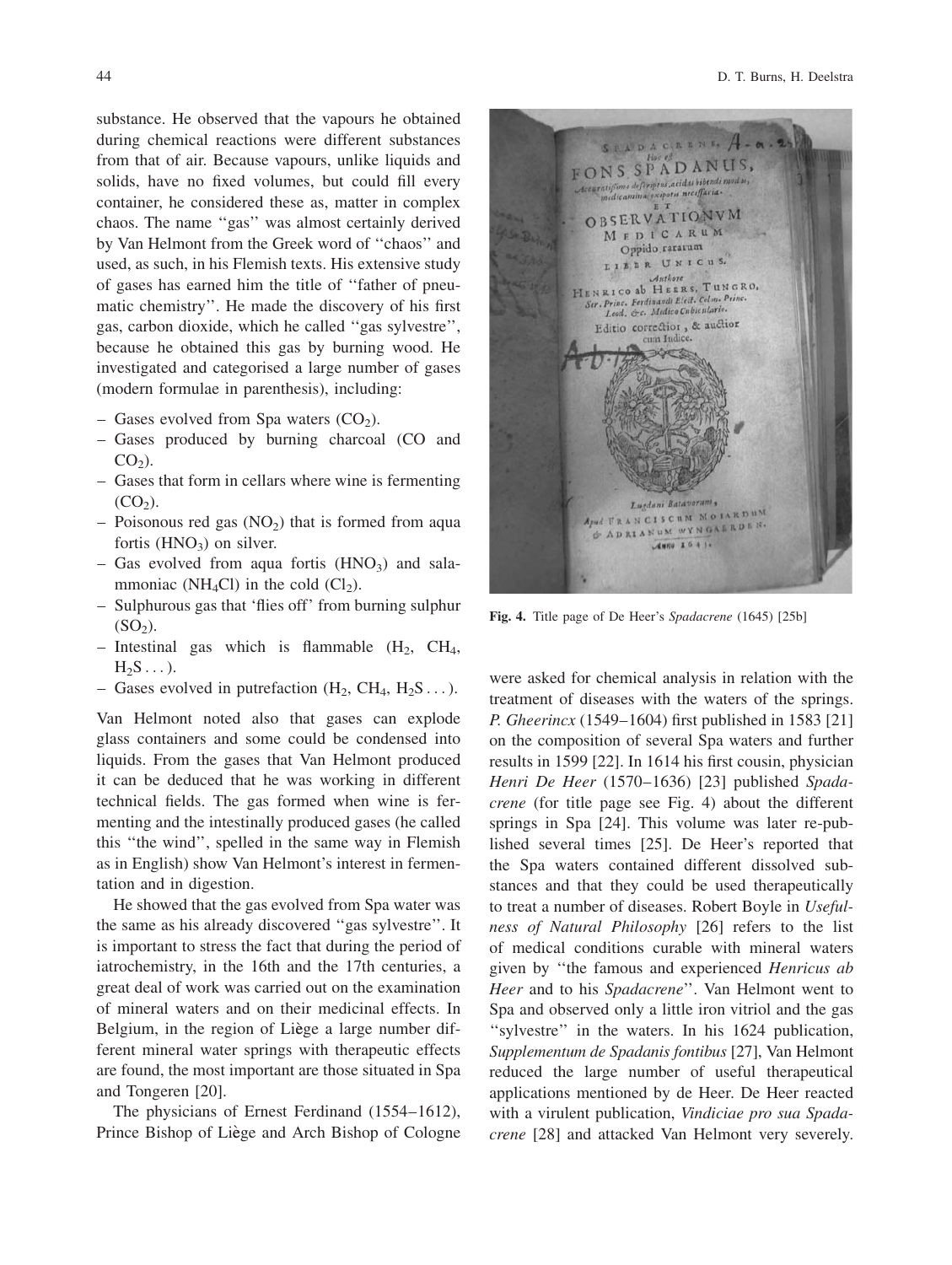This book of de Heer was published in different languages and the dispute between de Heer and Van Helmont became internationally well known. It is interesting to note that De Heer's name is in the 1624 list of censors during Van Helmont's appearances before the Inquisition for his being suspected of heresy.

Despite Van Helmont's writing in a very obscure style he was carefully studied and highly regarded by Robert Boyle (1627–1691) who cited him at least 222 times, including many long quotations and discussions of his work [29]. Van Helmont's work became very influential after his death, for example, H. Boerhaave (1668–1738) called him ''the greatest and most experienced of all chemists that have yet appeared ... '' [30]. When reviewing the work of Van Helmont it is clear he made a major contribution to the foundations of classical analytical chemistry by his use of the balance and statements such as ''nothing is made of nothing'' and that he represents the start of the transition from alchemy to chemistry.

At the end of the Spanish occupation of the region now called Belgium, a new chair of chemistry was created in 1685 in the Faculty of Medicine of the old university of Louvain, however, none of the



Fig. 5. Portrait of Jean Baptiste Van Mons (1765–1842) next section.

holders of this chair made any significant contributions in the field of analytical chemistry. The old university was closed in 1797 by the French occupation. During the Dutch period (from 1815 until the independence of Belgium in 1830), in 1816, Willem I created three state universities in the ''Southern Netherlands", namely in Ghent, Leuven and Liège.

The only chemist during this rather chaotic period with a clear international reputation was Jean Baptiste Van Mons (1765–1842) [31] (for portrait see Fig. 5). He was an excellent pharmacist and played an important role in the reform of pharmacy in Belgium and was officially appointed to work on the Pharmacopoeia Belgica, published in 1823 [32]. In addition to also being a productive chemist [31, 33] he is important for two further reasons. Firstly, Van Mons, was outside of France, one of the earliest supporters of Lavoisier's new oxygen theory. In 1789 he read a paper, to newly formed Society of Experimental Physics in Brussels, comparing the merits of Lavoisier's doctrine over the phlogistic view [34]. He was, the same year, invited by Lavoisier to collaborate with the editors of the Annales de Chimie. Later, in 1797, he joined the editorial board [35]. From 1790 he contributed to Annales translations of material from Brugnatelli's Giornale fisico-medico. In 1801 Van Mons began to publish his own journal in Brussels, Journal de Chimie et de Physique [36]. He played a very important role in disseminating the new theory of Lavoisier and took part in the debate about it that divided the German chemical community in 1792 [37]. He was very active as a central figure among European scientific correspondents being in contact with Bucholz, Fourcroy, Berthollet, Trommsdorff, Oersted and Volta amongst others. Van Mons produced a new and expanded edition of Fourcroy's Philosophie Chimique (1794) [38] and of Davy's Élémens de Philosophie Chimique (1813, 1816) [39]. The second indirect but major contribution to chemistry and to analytical chemistry in particular was that Van Mons had, after his appointment as professor chemistry at the State University in Leuven some excellent students, some of whom became his assistants. Among these were Laurent-Guillaume de Koninck (1809–1887), who became in 1836 professor chemistry at the University of Liege, Louis Melsens (1814–1886), who became in 1846 professor of chemistry in the Veterinary School in Kureghem and last, but not the least, Jean Servais Stas (1813–1891), whose work will be discussed in the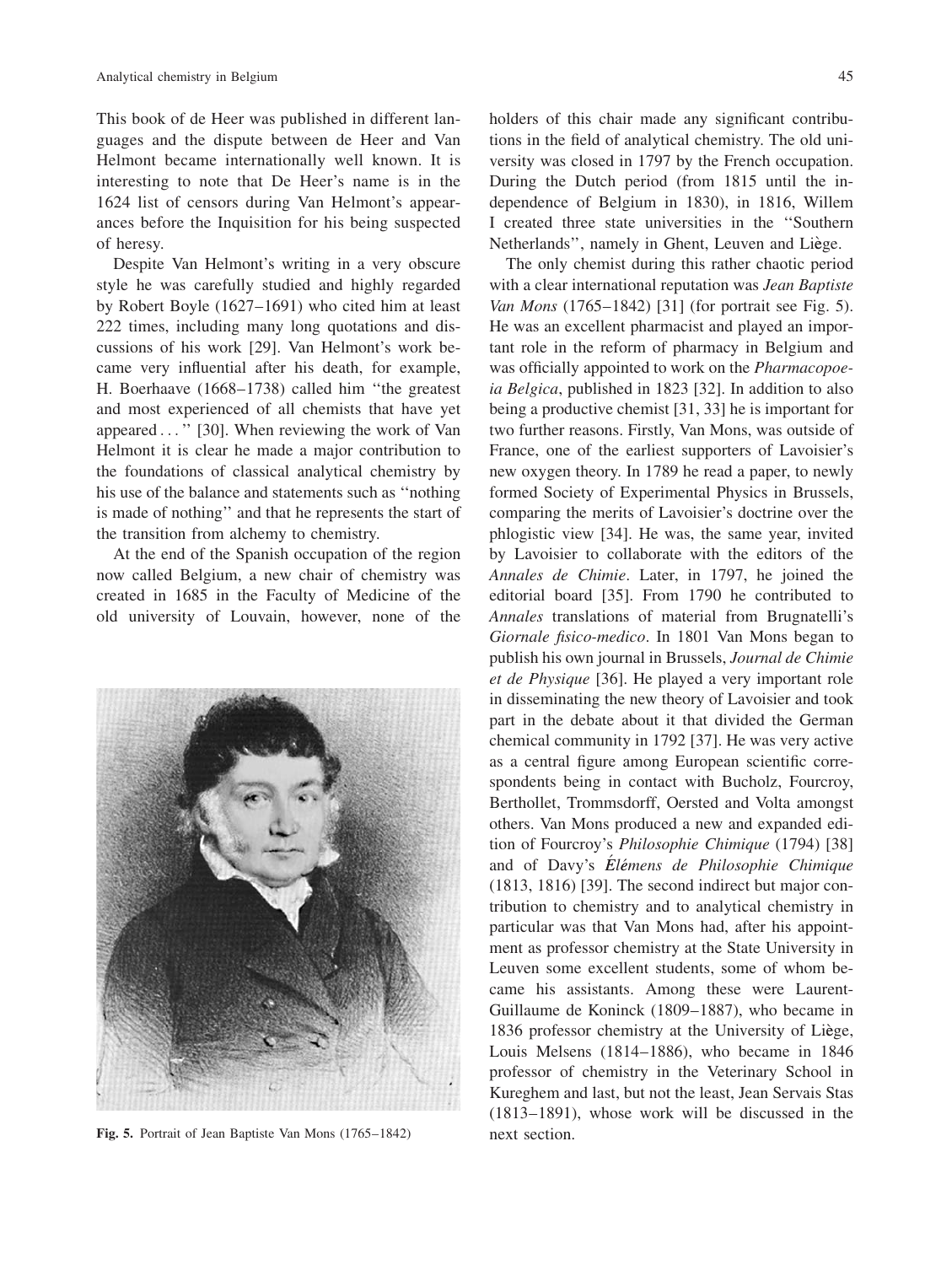In addition to his chemical reputation van Mons was a distinguished contributor to agricultural botany by his breeding of new varieties of pyrus communis (pears) [40]. He was responsible for the development of 40 named varieties, many of which are illustrated in the United States Department of Agriculture, Pomological Watercolour Collection [41]. At one time 80,000 seedlings were growing in his gardens. His observations are regarded as still valid and useful today to those wishing to select seeds for propagation or cultivars for further study [42].

#### The Nineteenth Century

#### Jean Servais Stas

Jean Servais Stas (1813–1891) was born at Leuven in 1813 [43–50] (for portrait see Fig. 6). In 1832 he started his studies in the Faculty of Medicine at the State University in his native city. Because of his great interest in chemistry he was engaged, in 1834, as assistant of Van Mons. In 1835 he obtained his medical degree, the same year that the Belgian government decided to keep only two of the three state universities namely those in Ghent and Liege. The year before, 1834, two free universities were created in Belgium, a



Catholic one in Mechelen and a liberal one in Brussels. After the abolition of the State University in Louvain, the Catholic University moved from Mechelen to Louvain. Stas did not practice medicine but chemistry. His first research, made in association with his friend L. G. de Koninck, was into the properties of a crystallisable glucoside, they named phloridzine, extracted from the bark of the roots of apple trees from the orchards of Van Mons. Stas was appointed to assist the new professor of chemistry in Louvain, M. Martens (1797–1863). However, because of Stas's liberal ideas he could no longer stay at the Catholic University, encouraged by Van Mons, he went to Paris in 1837. In Paris he worked in the laboratory of J. B. A. Dumas (1800–1884) at the Polytechnic School. At first he continued work on samples of phloridzine brought with him, then on chemical types [50, 51]. Dumas, impressed by the exceptional promise of Stas, made him an associate in his researches, in particular, in the task of determining the atomic weight of carbon.

Since the discovery of naphthalene in coal tar, in 1816, problems had arisen in the analyses, by combustion, of hydrocarbons that were rich in carbon. Dumas became convinced that the problem was due to errors in the values used for the relative weights of the elements. Dumas and Stas, in a study that is still a model for today, burned carbon (diamond, purified and artificial graphite) in pure oxygen and from the weight of carbon (adjusted for any residual ash) and of carbon dioxide (absorbed in alkali) they found the atomic weight of carbon to be  $12.000 \pm 0.002$  (if  $Q = 16$ ) or 75.005 (if  $Q = 100$ ) [52].

In 1841, Stas returned to Brussels as Professor of Chemistry in the Military Academy. He taught at this establishment until 1865 when throat trouble, that affected his speech, forced him to resign his chair. Stas then became a Commissioner of the Mint, but resigned in 1872. Because there was no laboratory at the Military Academy, Stas made a private laboratory in his house in a suburb of Brussels. During his professorship at the Military Academy, he carried out his famous determinations of atomic weights. Stas never married. His patrimony and a considerable part of his salary went to fund the expense of his researches. In 1860 he wrote to his father ''To achieve my works, I have made sacrifices that have brought me not far from poverty'' [48a].

The atomic theory played an important role in Fig. 6. Portrait of Jean Servais Stas (1813–1891) the understanding and in the practice of chemistry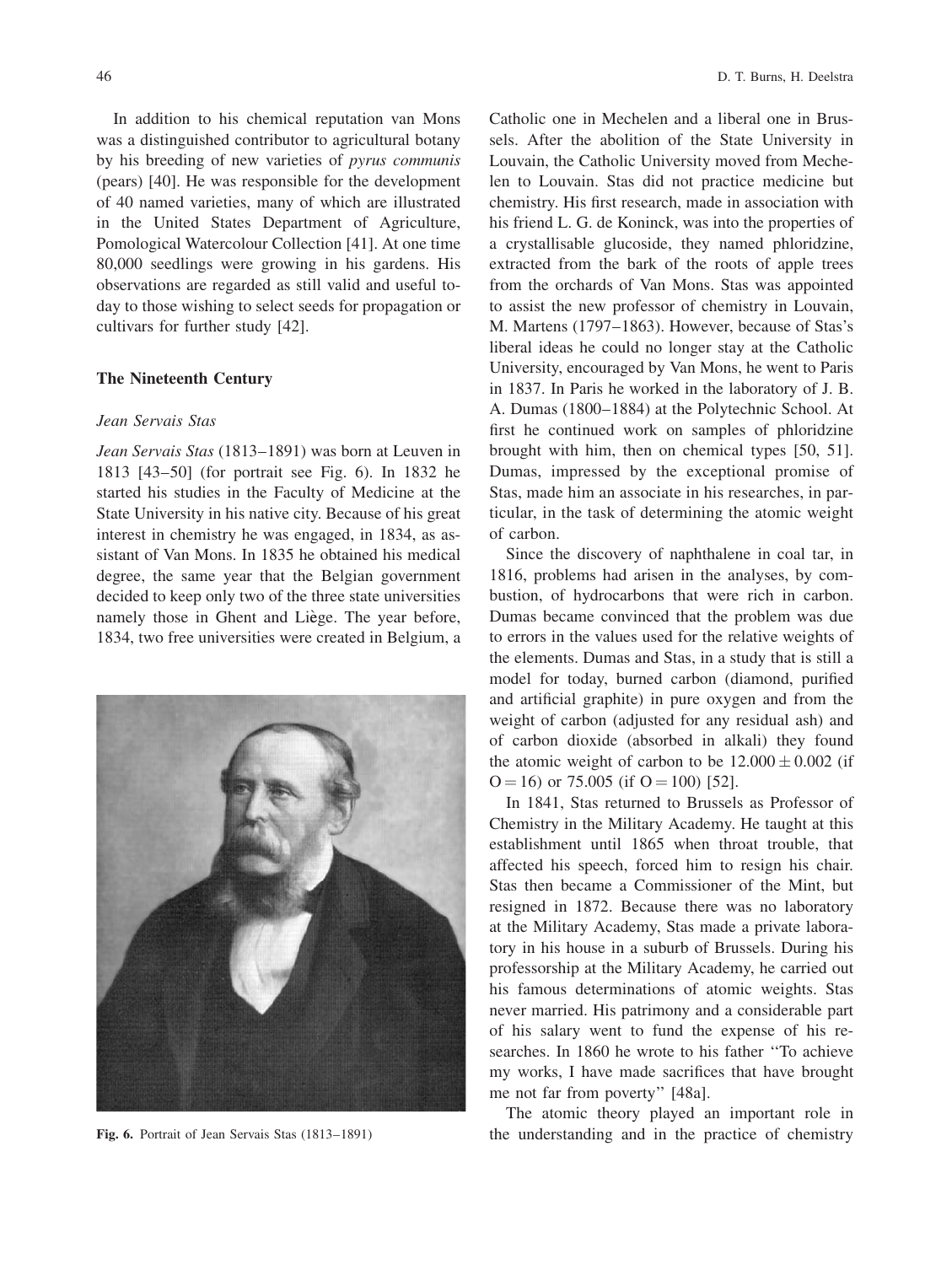throughout the 19th Century. The first recorded table of atomic weights was that by J. Dalton (1766–1844) in his diary entry 6th September 1803. On October 21th, the same year, he read a paper to the Manchester Philosophical Society, ''On the absorption of Gases by Water and Other Liquids'', which was published in 1805 and contains his table of the relative weights of the ultimate particles of gaseous and other bodies [53]. J. J. Berzelius (1779–1848) then undertook an extensive analytical program aimed to produce an atomic weight table with more exact values, producing his first table in 1814 [54]. One problem at the time was the selection of an element as the standard for purposes of comparisons. Dalton had used 1 for hydrogen, but because oxygen is more often present

Alembic Club Reprints-Ro. 20

# PROUT'S HYPOTHESIS

#### PAPERS BY

WILLIAM PROUT, M.D.  $(1815-16)$ 

> J. S. STAS  $(1860)$

AND C. MARIGNAC  $(1860)$ 

 $\mathbf E$ dinburgh: PUBLISHED BY THE ALEMBIC CLUB

Edinburgh Agents: OLIVER AND BOYD, TWEEDDALE COURT

London Agents: GURNEY AND JACKSON, 33 PATERNOSTER ROW

#### 1932

in chemical compounds, Berzelius proposed oxygen as the standard, assigning it a relative atomic weight value of 100.

As early as 1815, an English physician, W. Prout (1786–1850) had advanced the idea that all atomic weights were whole numbers if the atomic weight of hydrogen was taken as unity [55, 56] (see Fig. 7 for title page of the Alembic Club reprint of the key Prout, Stas and Marignac papers). The value for the atomic weight of carbon, determined by Dumas and Stas, provided an experimental support in favour of Prout's hypothesis. From the point of view of the philosophy of nature this result was immensely important, because it confirmed the 'theory of the unity of matter'. Because of his further results, given in revised tables of 1818 and 1826, Berzelius could not accept Prout's hypothesis [57]. In his private laboratory Stas restarted work on the atomic weight of carbon and from 1842 till 1845 worked, not using the combustion of diamonds, but that of carbon monoxide, into carbon dioxide. He found values between 75.00 and 75.06  $(O = 100)$  [58]. Because Stas did not like to make speculations and believed only the results of experimental work, he began to have doubts about the exactness of Prout's hypothesis. Hence Stas then started to determine the atomic weights of elements that values seemed to confirm the hypothesis of Prout. He worked on chlorine, bromine, sulphur, nitrogen, potassium, sodium, lithium, lead and silver. He paid special attention to the purification of the materials and used large weights of substances, believing that this led to greater accuracy.

In the course of long and laborious work, he obtained some results in excellent agreement with Prout's hypothesis and others that were completely irreconcilable with this hypothesis. He published his results in 1860, concluding that Prout's hypothesis was nothing more than an illusion [59]. J. B. Dumas wrote to Stas that the results could be the object of a lot of discussions [60]. J. De Marignac (1817–1894) of Geneva, old student of Dumas, tried to rescue Prout's hypothesis by throwing doubt on the constancy of the law of combining proportions [56, 61]. To refute this objection Stas resumed his determinations and in 1865 presented data for the rigorous demonstration of the invariability of the relative atomic weights of elements in different compounds [62].

In 1878 Dumas found that pure silver fused and solidified in contact with air, absorbed a small quan-Fig. 7. Title page of Alembic Club Reprints-No. 20 [56] tity of oxygen [63]. This observation endangered the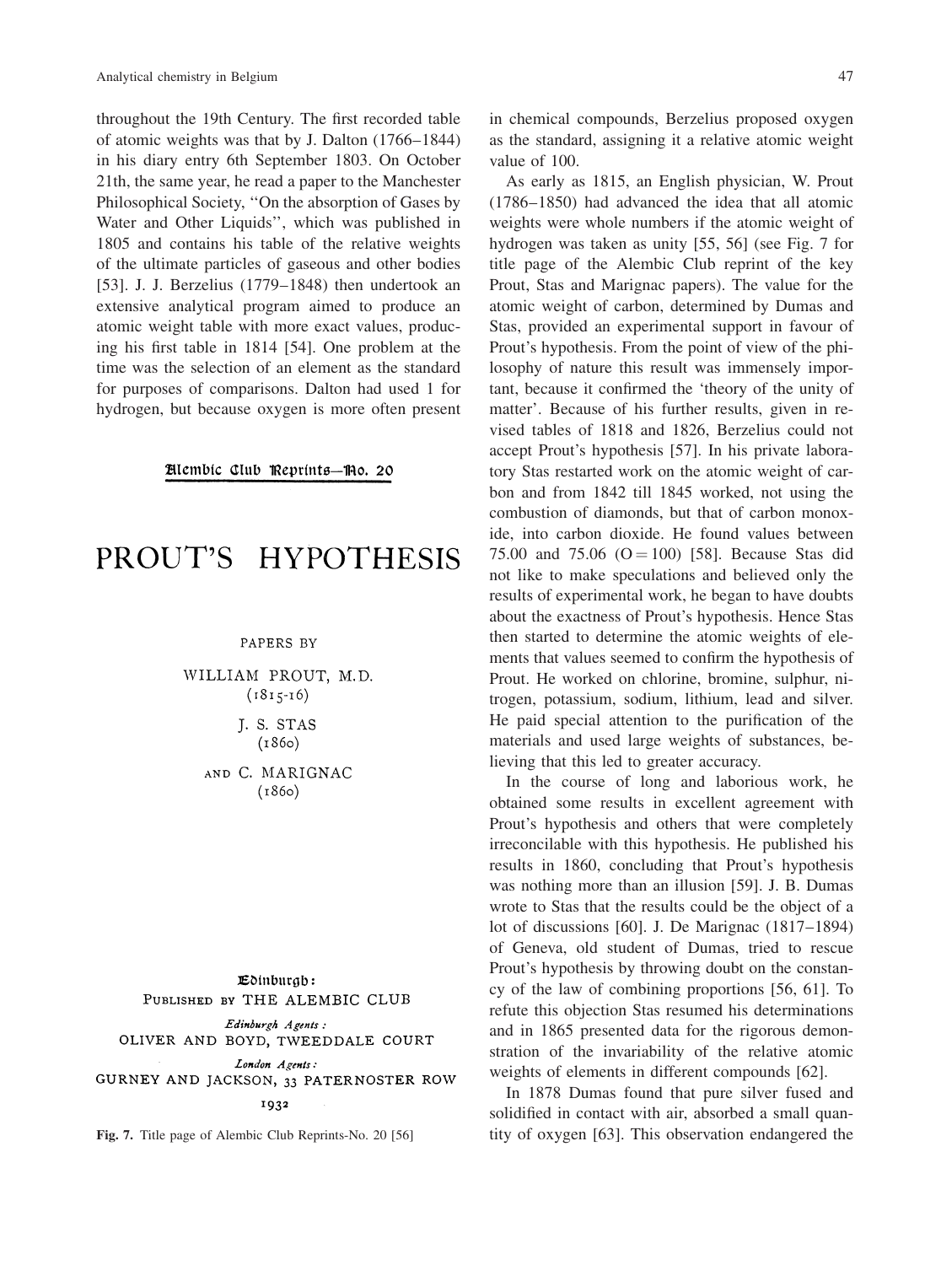Table 1. Stas' 1860, 1865 and 1876–1881 values for atomic weights and those of I.U.P.A.C. in 1961

| Elément      | T     | П       |         |                 | III (1961) |
|--------------|-------|---------|---------|-----------------|------------|
|              |       | 1860    | 1865    | $1876-$<br>1881 |            |
| Chlore       | 35,5  | 35,46   | 35,457  |                 | 35,454     |
| Soufre       | 32,0  | 32,0742 |         |                 | 32,065     |
| Azote        | 14.0  | 14.041  | 14.044  | 14,0550         | 14,0072    |
| Argent       | 108.0 | 107.943 | 107.930 | 107.9300        | 107,874    |
| Potassium    | 39.0  | 39.13   | 39.137  | 39.1425         | 39.104     |
| Sodium       | 23,0  | 23.05   | 23,049  | 23,0455         | 22,9906    |
| Plomb        | 207,0 | 206,914 |         |                 | 207,20     |
| <b>Brome</b> | 80.0  |         | 79,952  |                 | 79.912     |
| <b>Tode</b>  | 127,0 |         | 79,952  |                 | 126,9092   |
| Lithium      | 7,0   |         | 7.022   |                 | 6.939      |

whole of Stas' work, because silver was the intermediary in his determinations of atomic weights for quite a few elements. Stas was sixty-five years old, but he could show that the possible error in the atomic weight of silver was so small that it was without effect on his other results [64]. The exact values of atomic weights were of utmost importance for the establishment of the periodic system in 1869 by D. I. Mendeléeff (1834–1907) [65].

In 1889 during visit of L. Baekeland (1863–1944), Stas told him ''I had to admit that I was beaten and had spent a most important part of my life in killing my first love (Prout's hypothesis) as a theory'' [66]. In Table 1 are the final values of the atomic weights as determined by Stas compared with the accepted I.U.P.A.C. values in 1961 [48]. The value given for iodine in this table is a typographical error, the correct value is 126.850.

The twelve atomic weights established by Stas in 1860 were considered the ultimate in accuracy for the next four decades. He was awarded the Davy Medal of the Royal Society in 1885 for his contributions to the determination of atomic weights. In 1904 T. W. Richards (1868–1929) began to repeat Stas's experiments and made some small corrections based on his knowledge of the physical chemistry of sparingly soluble salts. He was awarded the Nobel Prize in 1914 for a lifetime's work on the determination of high accuracy atomic weights, the first American chemist to be so honoured [67, 68].

Stas represented Belgium on the International Committee of Weights and Measures [46] and took an active part in the investigation of the properties of the metals of the platinum group, and work relating to the production of iridium-platinum ingots to be used for the production of the new international standards of weights and measures. He was member of many different scientific committees and organisations in Belgium such as the Commission on Hygiene, the Committee of the Royal Library and the Belgian Academy of Sciences [46].

Stas's important contributions to emission spectroscopy, published posthumously by W. Crookes (1832– 1909) in Chemical News in 1895 and 1896 [50c] were overlooked by J. R. Partington (1886–1965) in his monumental four volume History of Chemistry [44] and thus, are almost unknown these days. These studies were made in response to a paper by J. N. Lockyer (1836–1920) who in 1878 reported that several elements were compounds capable of dissociation by heat [69]. Such a theory could not fail but to interest Stas, and he set out to see if the same observations would be seen with bodies as purified as he had learnt to produce. It is said it took eleven years to prepare substances he could call pure. He prepared ultra pure compounds of silver, sodium, potassium, lithium, calcium, strontium, barium and thallium. He found at the highest temperatures at which he worked, even at the melting point of iridium, the lines of these elements remained the same and that these elements were not dissociated. This work [50c, 70, 71] that cost so much labour, has been described as ''the crowning work of Stas'' [46].

In the public arena, Stas was a recognized authority on medico-legal matters. One murder trial in which he took a leading part had a lasting influence in toxicology. In the 1850 murder by Count Hyppolyte Visart de Bocarmé of his brother-in-law, nicotine poisoning was suspected as cause of death. But at that time no one had managed to detect vegetable poisons in human tissues, indeed four years earlier, M. J. B. Orfila (1787–1853), the leading European toxicologist, had declared it may never be possible [72]. Stas, as government expert, after three months work devised the still-used ''Stas-method'' of extracting vegetable alkaloids from body fluids and tissues, prior to their identification in the pure state [73].

#### The emergence of formal courses in analytical chemistry

The teaching of the sciences, including that of chemistry, at the Belgian Universities in the 19th Century was greatly affected by events at the national level [74]. As noted earlier, in 1835 there was in Belgium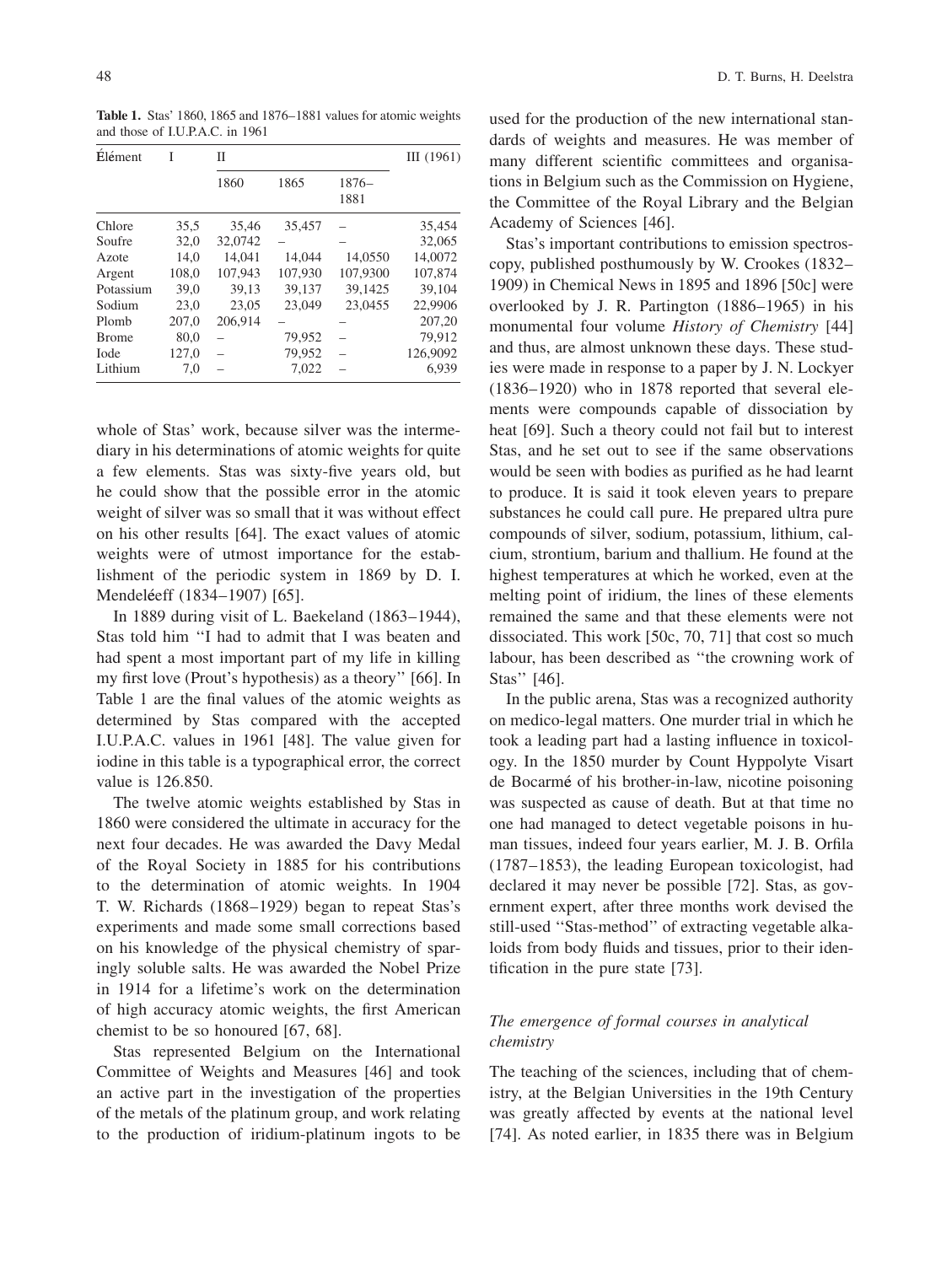two State Universities and two Free Universities, one Catholic one the other, Liberal. In 1836 the government attached to each State University a Special School for the training of engineers. In 1837 a nonuniversity High School for mining engineers was established at Mons [75].

In the Faculty of Sciences, students could choose between an orientation towards mathematical and physical sciences or towards natural sciences. During the first year (for the diploma candidates) a course was organised on ''inorganic and organic chemistry''. Students being trained in the Faculty of Medicine as future physicians also followed this course. Because there were not many career possibilities for graduates in sciences, most of the students following the chemistry course were intending physicians. In the Special School for Engineers a course on applied chemistry was given.

The development of chemistry teaching, like for the other sciences was severely hampered by the rivalry between the State and the Free Universities, especially on the numbers of students and the conferring the academic degrees. There existed distrust in the equivalence of the degrees and diplomas. The government solved this difficulty by the creation of central juries to examine all students for a given subject. This situation had dramatic effects, by degrading the level and quality of chemical knowledge of the students graduating in chemistry. Courses focussed on the passing of the examinations rather than broad appreciation of the subject.

At the time, no space was devoted in the curriculum for chemical laboratory training, this was only compulsory for the training of the engineers. However the arrival of A. Kekulé (1829–1896) in Ghent in 1858 created a new situation. Kekulé's request for a proper laboratory was, at that time, unusual in Belgian science. Thanks to the influence of J. S. Stas, the government created, in 1862, a well-equipped laboratory, where research facilities existed and a free course in chemical experimentation was offered to the few undergraduate students in the last year of their doctorates. The Professors of chemistry in Liege then asked for the creation of a similar laboratory to that which had been provided in Ghent, but the government refused. Laurent-Guillaume De Koninck, Professor Chemistry, stopped doing chemical research and turned towards palaeontology. In 1869, Louis Henry (1843–1913), Professor Chemistry in Louvain, insisted on the need for a laboratory for students. However, most of the teaching and research laboratories were built after 1880 [75].

In 1876 the government abolished the system of the central juries; each university became free to examine students for their own degrees and diplomas. The year 1876 was a crucial year in the history of analytical chemistry in Belgium, because in this year the government required two new courses to be given during the training of pharmacists, created originally in 1849 in the Faculty of Medicine, namely a course on analytical chemistry and one on toxicology. Earlier, aspects of chemical analysis were studied by students of pharmacy but not as a specific course. The course on analytical chemistry also became an optional one for students in the last year of study in the Faculty of Science and for the training of engineers a short course on analytical chemistry was included within that on industrial chemistry. The course of analytical chemistry for the training for pharmacists was obligatory and in addition to lectures included practical classes. The first Professors in Analytical Chemistry in Belgium were Ch. Blas (1839–1919) in Louvain, L. L. De Koninck (1844–1921) in Liege, E. Dubois (1842–1892) in Ghent and A. Joly (1841–1911) in Brussels.

In 1890 there was a very important reform in the curricula. The doctorate degree in natural sciences was split up in four groups, zoology, botany, earth sciences and chemistry. The most important innovation was that a degree of doctor could only be obtained after carrying out an original scientific research, written up in a thesis and defended in public. By the introduction of research as a prerequisite for graduation, a new era for chemistry commenced.

The agriculturalists were the third group of specialists, beside the pharmacists and engineers, who were strongly reliant on chemistry. In 1860 a State High School for Agronomics was established in Gembloux. Chemistry was taught from the beginning by one Professor, P. De Wilde (1835–1916). In the meantime the European agriculture crisis after 1875 when American cereals came onto the European market was important in Belgium and led the Catholic University at Louvain to open an Agronomic Institute, annexed to the Faculty of Sciences in 1878. The first Professor of Analytical Chemistry was A. Theunis (1848–1920). At the end of the 19th Century different specialised high schools were established, for the brewing, textile and chemical based industries such as metallurgy and sugar.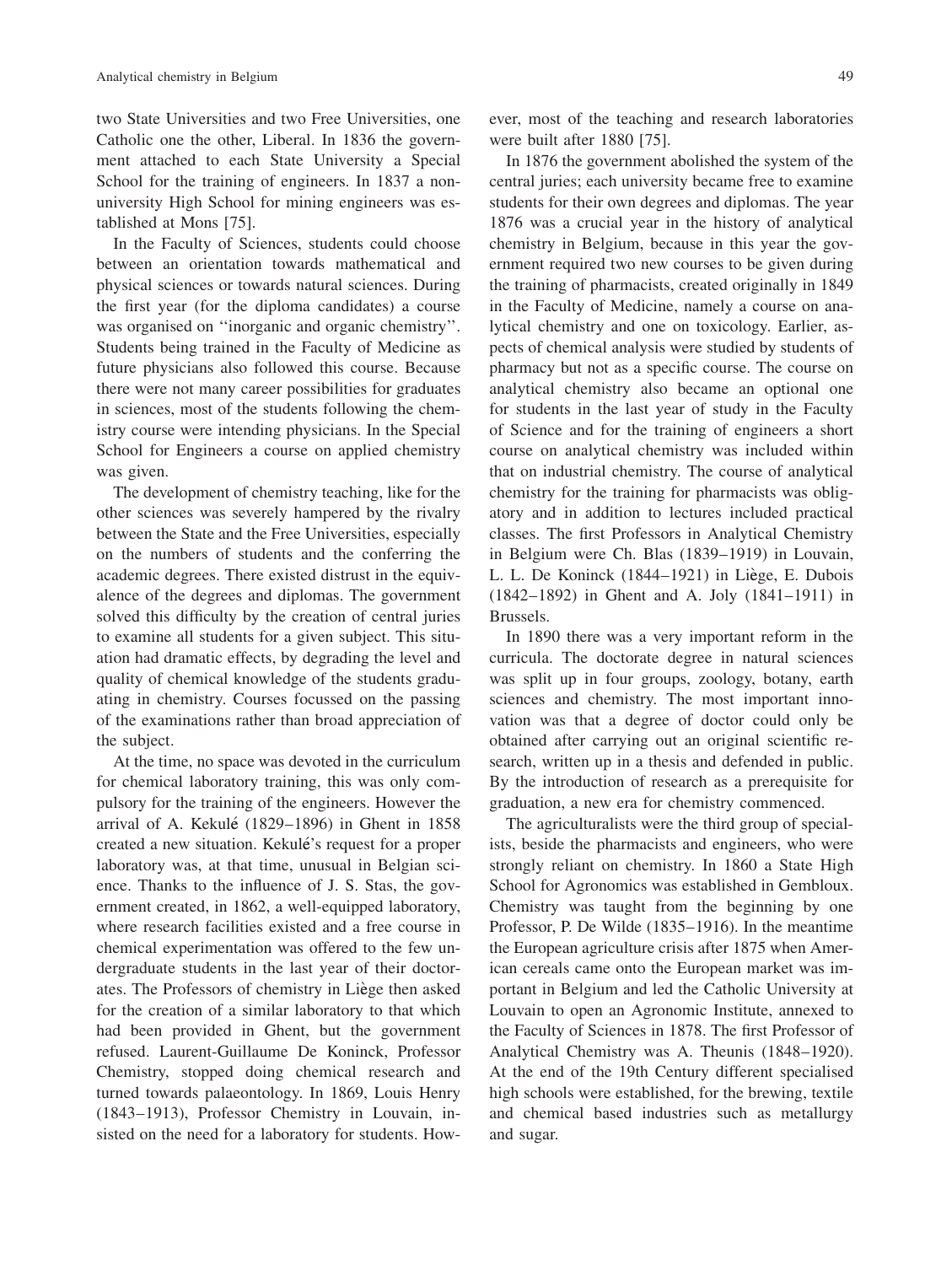#### The professionalisation of analytical chemistry in Belgium

Whereas in most Belgian industries in the late 19th Century there were a few chemists, in the sugar industry their role was crucial and well recognised. The Belgian sugar industry was a rapid expanding sector in the 1880s. The crucial importance of the determination of the sugar content of the beet secured a prominent place for analytical chemists in the factories, in commercial associations and, last but not least, they were held in high regard by the farmers being defended by chemists of the government.

However, the methods used at the time for the determination of sugar were very controversial. The chemists working for the sugar factories and in the commercial associations were encouraged to find a consensus of opinion as to the best method for the analysis of sugar beet for trade purposes. The chemists decided that the best and most definitive way to solve this problem was to discuss the problem thoroughly and openly among all the ''chemists'' concerned. The first meeting to discuss new procedures for the analysis of sugar beet was held in Brussels on April 14th 1887 [76]. The 24 chemists present at this meeting thought it was of general interest to attract all chemists working in the Belgian industry; they went on to found the Association Belge des Chimistes, the Belgian Association of Chemists.

The founding members, mostly sugar chemists, created a sugar section. In 1889 two new sections were established. Because the government intended to promulgate a law on the falsification of foods, a section was formed concerned on food control and public hygiene [77, 78]. The members were mainly pharmacists, including all the relevant Professors and their associates in the four Universities. The next section brought together all chemists interested in agricultural problems, e.g. the analytical methods for artificial fertilisers. This section attracted mostly the agronomists. In 1890 a fourth section was created for chemists interested in the fermentation industries (beer, vinegar,  $etc. \ldots$ ). The last section was founded in 1896, especially for those interested in the chemical industry. It is interesting to note that the minimum number of ten chemists was never found when the board of the Association was asked to create a section on pure chemistry. Hence, up to the end of the 19th Century, the Association was mainly composed of

# **BULLETIN**

DE L'ASSOCIATION BELGE CHIMISTES DES

#### PREMIÈRE ANNÉE.

N<sup>os</sup> 1 à 6.

cte mezrcez

Rédacteur : M. François SACHS, à Gembloux,

Secrétaire général de l'Association.

Avis. - Les comptes-rendus des premières réunions de l'Association belge des Chimistes ont été imprimés dans le jourual La Sucrerie belge. Comme on n'avait pas fait de tirés à part (sauf pour les numéros 7, 8 et 9), il n'y a que peu de membres de l'Association qui se trouvent en possession de ces comptes-rendus. Nous avons cru être agréables à nos collègues en complétant la collection du Bulletin par la réimpression des nos 1 à 6 de la première année.  $F.S.$ 



#### **BRUXELLES**

IMPRIMERIE GUSTAVE DEPREZ, CHAUSSÉE DE HAECHT, 107.

Fig. 8. Title page of first volume of Bulletin de l'Association Belge des Chimistes (1887)

applied analytical chemists. The Association however had among its members a high number of Chemistry Professors of the four Universities and in the different High Schools.

From the start, the Association had its own autonomous journal, Bulletin de l'Association Belge des Chimistes (see Fig. 8 for the title page of the first volume of the Bulletin). This Bulletin was the main link between the members, the maximum number being 507 in 1901. Over the years the Bulletin became more and more like a scientific journal with original research contributions from their members.

The Association contained working chemist members (at the beginning it also included some directors of sugar industries), foreign members and members of honour. It is not surprising that shortly after the start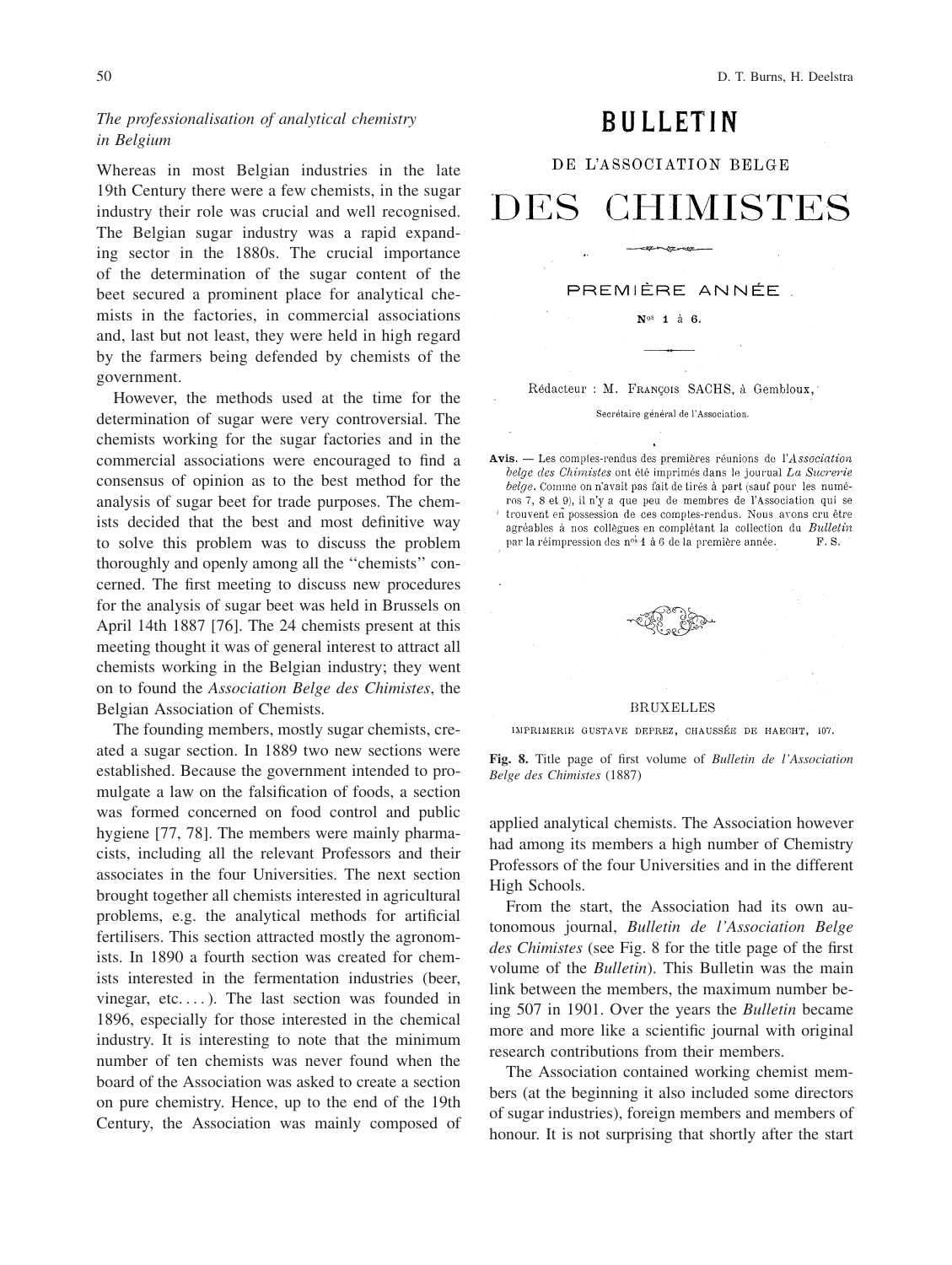J. B. Stas became the first member of honour, because as was said at the time of the award, ''We are all subordinate to Stas; he is for us the embodiment of the ultimate accuracy of the procedures in the analytical research'' [79].

A very amazing achievement of the young Association was the organisation of the first International Congress on Applied Chemistry in 1894 in Brussels/ Antwerp [80] (see Fig. 9 for the title page of the Proceedings). This gathering of 397 chemists from 27 different countries was the first of a long sequel of biennial congresses. The consecutive congresses were held in Paris (1896), Vienna (1898), Paris (1900), Berlin (1903), Rome (1906), London (1909) and Washington (1912). IUPAC lists these as the first

## **CONGRÈS INTERNATIONAL**  $\overline{\mathbf{a}}$

# CHIMIE APPLIOUÉE

ORGANISE PAR

#### l'Association belge des Chimistes

SOUS DE PATRONAGE DU GOUVERNEMENT BELGE

Bruxelles-Anvers, 4-11 Août 1894.

## $COMPTE-RENDU$

#### $\sim$

Fr. SACHS, secrétaire général (rue d'Allemagne, 68, Bruxelles.)



Imprimerie GUSTAVE DEPREZ, chaussée de Haecht, SS. 1894

Fig. 9. Title page of the Hand book for the First International Congress on Applied Chemistry, 1894

conferences of their predecessor bodies [81]. The common theme through all these congresses was the harmonisation of analytical procedures for all kind of problems. During the series of these conferences, permanent commissions were established. At the fourth conference, Paris (1900), a commission was specially set up for analytical matters under the presidency of Professor G. Lunge (1839–1923) of Zürich, and contained at least two experts of each major country. At the fifth conference held in Berlin in 1903, a committee was nominated to harmonize the table of atomic weights [82].

In 1898 the Association of Belgian Chemists was reorganised into local sections and abandoned the problem-orientated structure that had shaped the Association from its early beginnings [83, 84]. The eight local sections were mostly organised in localities with at least either a University or a high level technical school (as at Mons, Liege, Louvain, Brussels, Ghent and Gembloux), except for those based on Antwerp and Charleroi. The discussion themes in these meetings included a much wider variety of topics than before. In 1904 the name of the Association was changed to that of the Société chimique de Belgique, the Belgian Chemical Society, as this name was considered to reflect its more scientific composition [85].

It is clear that at the end of the 19th Century applied chemistry had more impact and deserved more attention by the chemists and also by the general public, than pure chemistry. After the turn of the Century, pure chemical research was possible at all the Belgian universities and the results filtered slowly through the Society. In 1905, after a common national conference in Liege held by the chemists of the Society and the pharmacists of their professional Association, Professors of Pure Chemistry, L. Henry (1843–1913) of Louvain and W. Spring (1849–1911) of Liege, were made members of honour of the new Society.

#### Some eminent practicing analytical chemists, past presidents of the Association of Belgian Chemists

The Association of Belgian Chemists was from the beginning led by Professors, besides colleagues with a high activity in the Association. The first series of Presidents of the Association were Ed. Hanuise (1887–1895), J. B. Depaire (1894–1896), A. Herlant (1897–1898), L. L. De Koninck (1899–1900), L. Crismer (1901–1902) and A. J. J. Van de Velde (1903–1904).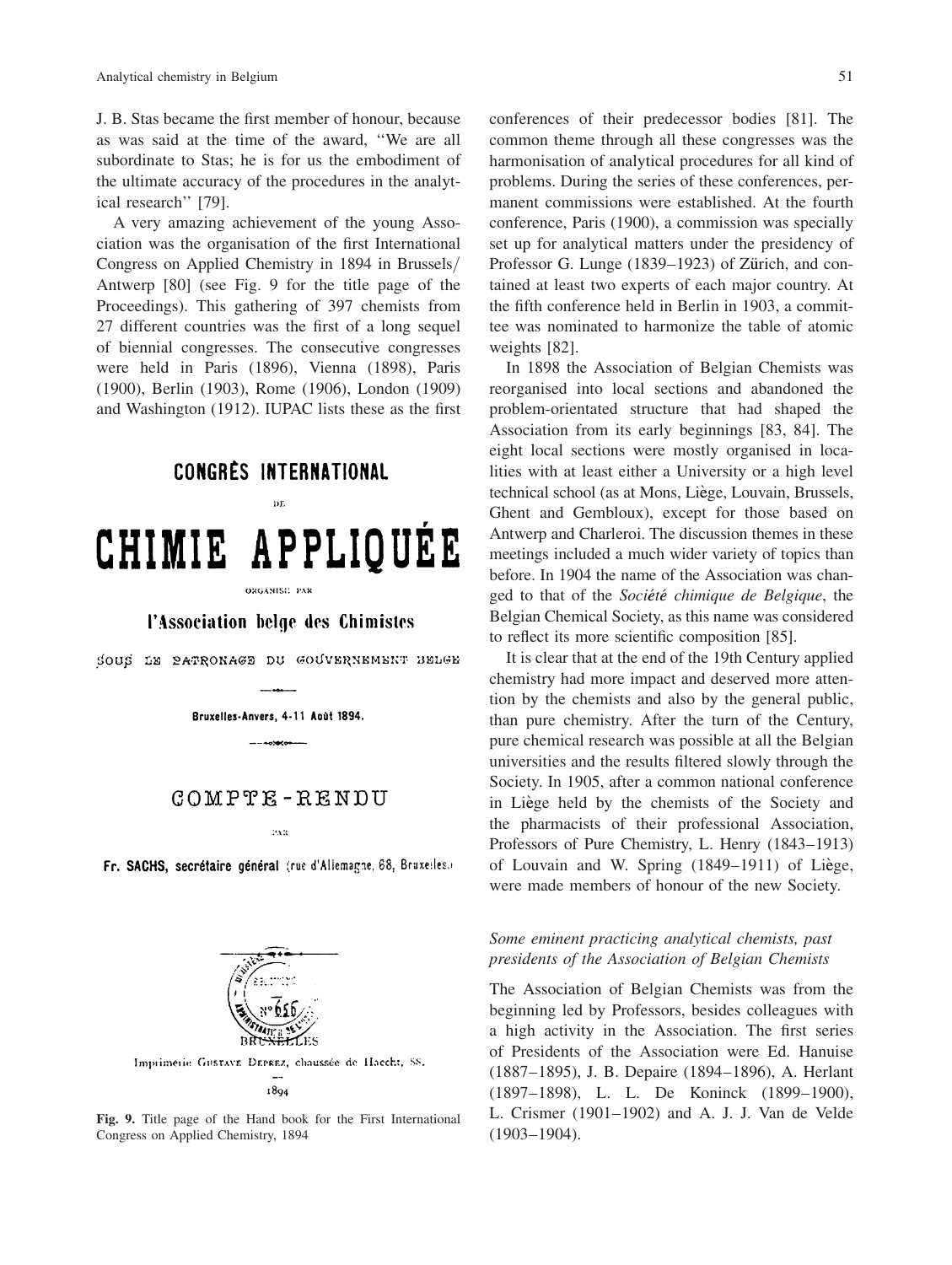Edouard Hanuise (1842–1913), studied at the mining High School in Mons and qualified as a chemical engineer in 1864 and was appointed Professor in Geology and Mineralogy at Mons in 1867. He was from 1882 till 1908 member of the joint commission for arbitrage between sugar manufacturers and commercial associations. He took an active part at the creation of the Association of Chemists and became the first President [86]. His research interests were in the analysis of phosphates as fertilizers and on the problem of pollution by wastewater from sugar factories.

Jean Baptiste Depaire (1824–1910), qualified as a pharmacist in 1845, and from 1848 was active in legal-toxicological research [87]. He was Professor of Toxicology at the University of Brussels (1864– 1900), but was involved in many administrative functions, for example, reorganisation of the School of Pharmacy in 1880, Rector of the University (1886– 1888), etc ... From 1854 till 1904 he was member of the Brussels town council. He became member of the Royal Medical Academy in 1862. His research interest focussed on general health aspects, poisons, toxic metals, and food adulteration. In the Association he became, in 1889, the first chairman of the section on food control and public hygiene [77]. In 1895 he became the second President of the Association at a very difficult moment when the ''founding fathers'', the sugar chemists, left the Association to found their own society, because their interests were not only in chemical problems but also in the technical aspects of the sugar production, which had been left outside the scope of the Association.

Achille Herlant (1850–1927), pharmacist, Professor of the detection of food falsification and adulteration, was the third President. A. Herlant specialised in applied analytical research in the adulteration of foods [88] and of natural products used medicinally [89].

Lucien Louis De Koninck (1844–1921) was the fourth President. His research and importance in the history of analytical chemistry will be discussed in the last section. He played an important role in the evolution of the Association from a community of applied chemists to one being inclusive of pure chemists [85].

Léon Crismer (1858-1944) graduated in pharmacy from the University of Liege in 1879 [90] (for portrait medal see Fig. 10). After a stay of three years at German universities, he became an assistant of Professor L. L. De Koninck. In 1893 he was appointed as Professor for General Chemistry at the Military Academy, Brussels. He became member of the Asso-



Fig. 10. Portrait Medal of Léon Crismer (1858-1944) [94]

ciation in 1890. Crismer was a pioneer of the application of physical chemistry for the devising new analytical methods. His best known research is the study of the critical temperature of dissolution of two liquids which at normal temperatures are not miscible. He showed that the value of this critical temperature does require taking an exact weight or volume neither of the compound to be dissolved nor of the solvent itself. The critical dissolution temperature was found to be characteristic of the compounds being dissolved and was useful to confirm the purity of fats and vegetable oils. In 1896 he demonstrated to the food section of the Association that this method was quick, sensitive and accurate for the determination of the falsification or the adulteration of butter [91]. The Crismer Test is still used as an official method to characterise animal and vegetable fats and oils [92]. When he retired at 69 from the Military Academy the occasion was honoured by the Belgian Chemical Society and a portrait medal presented (for portrait medal see Fig. 9) [93, 94].

Albert Jacques Joseph Van de Velde (1871–1956), the sixth President, studied at the University of Ghent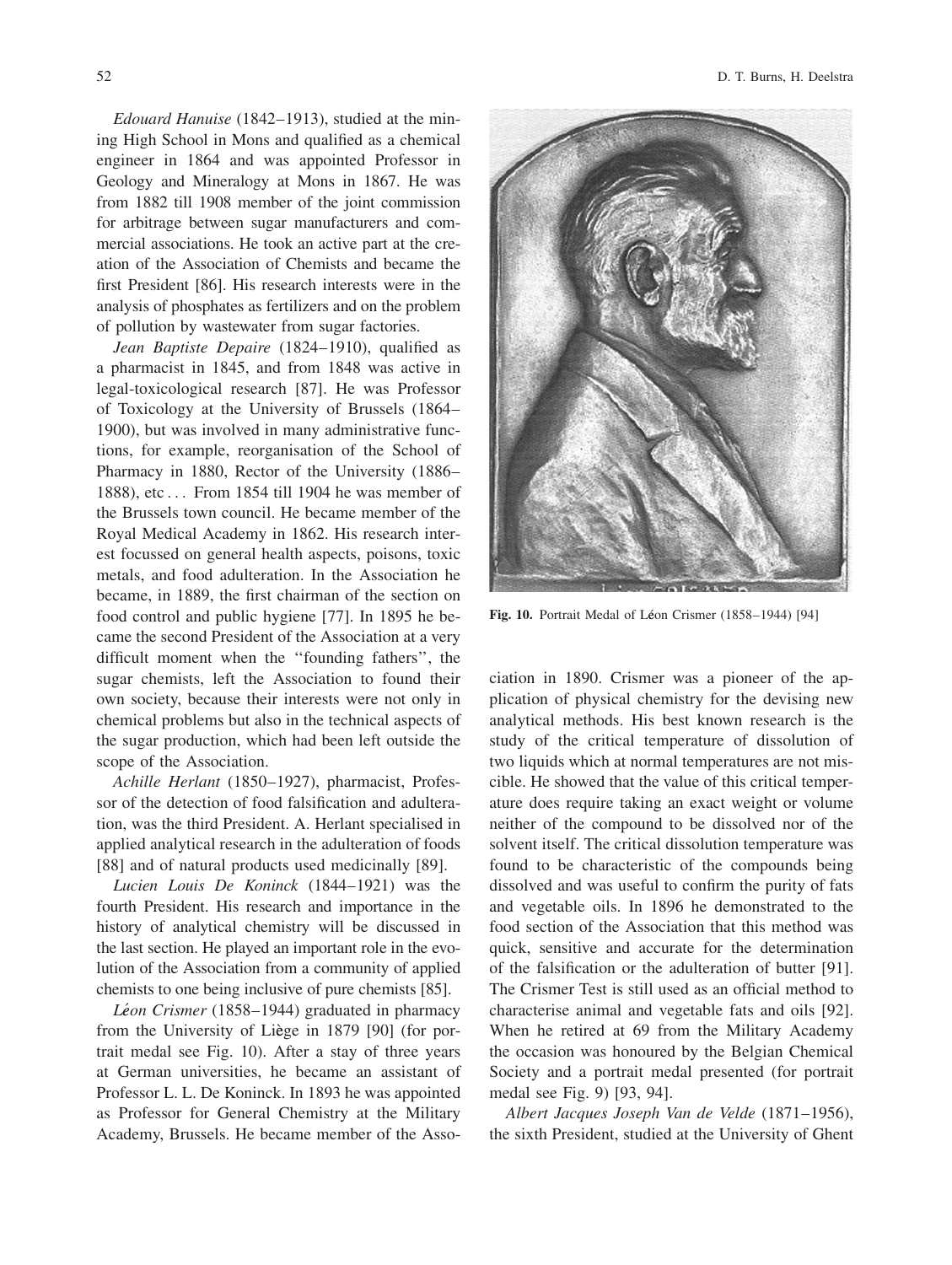

Fig. 11. Portrait of Albert Jacques Joseph Van de Velde (1871– 1956)

and graduated doctor in natural sciences in 1893 [95] (for portrait see Fig. 11). He became an assistant of Théodore Swarts (1839-1911). Besides chemistry, Van de Velde was actively interested in a variety of different scientific disciplines, biology, biochemistry, bacteriology and last but not the least, in the history of science. In 1900 he became director of the laboratory on chemical control of the city of Ghent. Here he developed a service for the analysis of water and foods such as milk, butter, and bread, especially their falsification or adulteration and their bacteriological aspects. He was appointed as Professor General Chemistry in 1920 at the newly created Flemish State High School for Agronomics in Ghent and in 1925 he was appointed Professor of Food Sciences at the University of Ghent. His list of more than 600 publications shows his immense energy and his extraordinary knowledge in a wide range of different scientific disciplines. He was editor in chief of the Belgian Chemical Society Bulletin from 1907 till 1923.

Besides the Presidents of the Association a lot Professors of the Universities and the High Schools played an important roles, especially in the section of food chemistry, for example, Prof. Gustave Bruylants (1850–1925) of Louvain, Prof. Alphonse Van Engelen (1861–1921) of Brussels, Prof. Armand Jorissen (1853– 1920) of Liege and Prof. Auguste Theunis (1848– 1920) of Louvain High School of Agronomics.

#### The rise of academic analytical chemistry in Belgium

In this section, the evolution of academic analytical chemistry as a distinct discipline in Belgium will, for the first time [96], be outlined for the period 1876– 1965. The year 1965 was chosen as the termination date because after that date a series of new Universities were created and their traditions are not, as yet, fully documented.

To be able to follow the development of chemical research in Belgium it is necessary to understand how the degree structure and the Universities have evolved over time. From 1835 the patterns of studies in the sciences, medicine and engineering were as follows, on admission to the University students studied for two years in the Faculty of Sciences to obtain the degree of ''Candidate'', this was equivalent to an ''ordinary degree'' in the British system. Success at this level could be followed by a further two years in the Faculty of Sciences to obtain a Ph.D., doctorate, in either mathematical and physical sciences or in natural sciences. To obtain the degree to practise medicine, Doctor in Medicine, a further three years study in the Faculty of Medicine were required after the candidate degree. Intending engineers continued their studies in the Special (''High'') School of Engineering. From 1849, the qualification route for pharmacists after the candidate degree was two years work in an official pharmacy and one year of specific courses in the Faculty of Medicine. From 1876 the Faculties took over examining duties from the national central juries and awarded the degrees, instruction via lectures was strengthened by the introduction of compulsory practical classes with teaching assistants attached to some the Chairs. In 1890 the regulations for award of the doctoral degree in science introduced the requirement of a thesis describing original research and that pharmacists had to spend two years on specific courses in the Faculty of Medicine. The natural sciences were orientated to zoology, botany, earth sciences and chemistry. In 1929 the current sequence of degrees was established, two years study for the ''Candidate Degree'' (pass degree), a further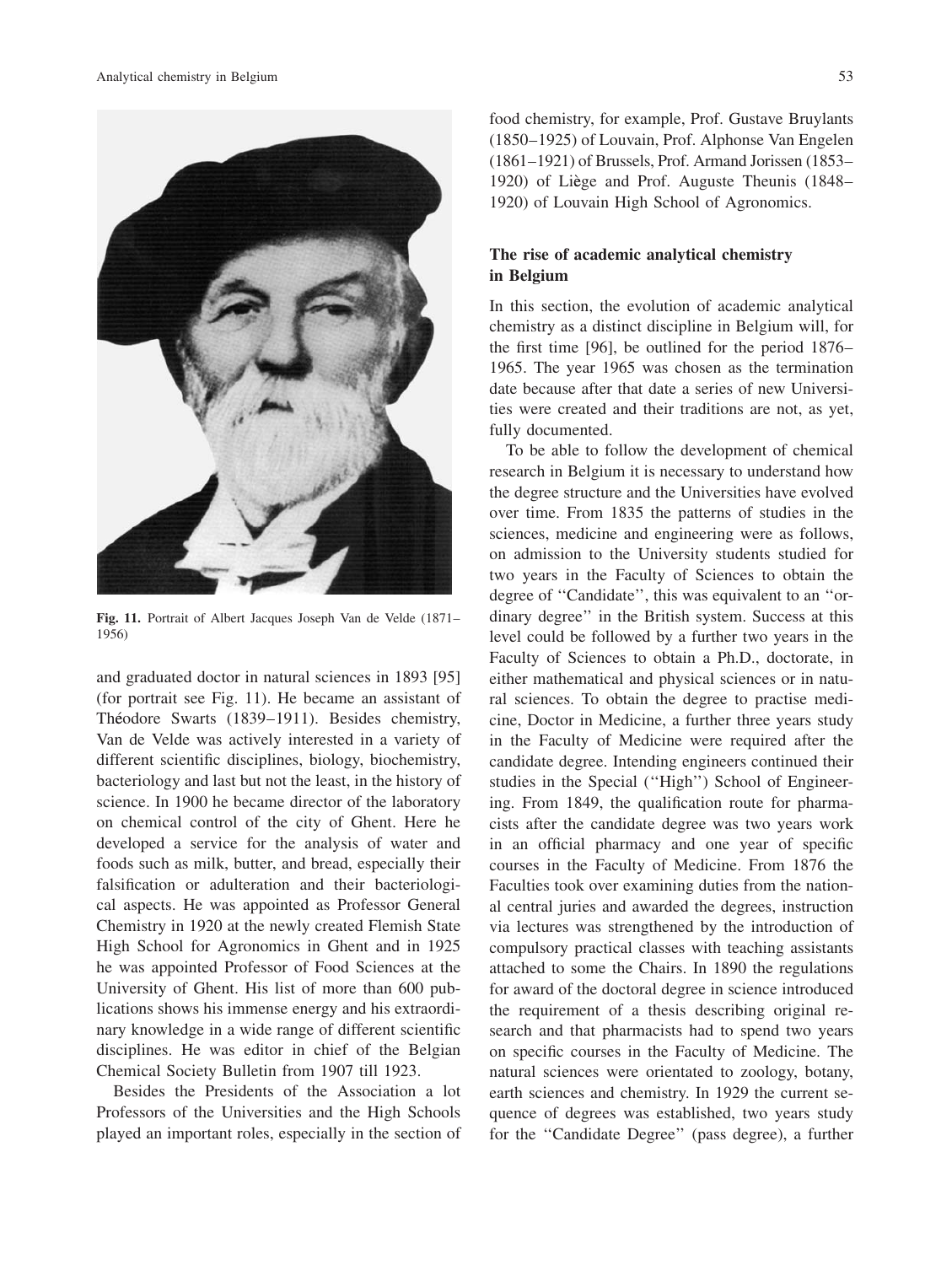two years study for the ''Licentiate Degree'' (extended honours or master's degree). The ''Doctoral Degree'', (Ph.D.), normally requires an additional three years of study and original research.

From 1835 the four Belgian Universities taught in the French language despite Ghent and Louvain being situated in the Flemish speaking part of Belgium and Brussels being in a bilingual region. The introduction of a Flemish regime took place in Ghent over the period 1923–1930. At Louvain, in the decade from 1920 all the facilities were split in two regimes, one French the other Flemish, both retained their Catholic ethos. In 1969 the French speaking part of the Catholic University of Louvain moved to the French speaking area of Louvain-la-Neuve and a new Free University with a Flemish speaking regime was established in Brussels. The Free Universities (Civic Universities in the British terminology) were not founded or originally subsidised by the Government. After the First World War all four Universities had financial problems due to the needs for more teaching staff, new High Schools for training engineers, agronomists etc. and for provision of modern research space, it was only from 1930 that the Government paid the staff salaries in the Free Universities. In 1920, the Commission for Relief in Belgium (CRB), which had organised the countries provisioning during the First World War, donated the remaining funds to the four Universities and to the ''University Foundation'' whose aim was the expansion of higher education. The ''National Fund for Scientific Research'', created in 1928, provided the impetus for the revival of fundamental research in Belgium. CRB Fellowships were a further help as they allowed some of the best students to travel abroad for research experience in, for example, one of the larger American Universities.

It is generally accepted that analytical chemistry became a specialised area of chemistry in the Universities in the middle of the 19th Century [97–101]. At first the emphasis, in Belgium as in the rest of Europe, was on the development or refinement of the classical methods of gravimetric and volumetric analysis. After the First World War more and more attention was given to electrochemical and optical instrumental methods [102]. The history of fundamental analytical chemistry can be followed via the development of individual techniques or, as herein, based around the personalities and locations of those engaged in the teaching and research of the subject. The personalities of those teaching applied analytical chemistry in courses such as those of food chemistry, toxicology, medicinal chemistry and physiological chemistry have not, on grounds of space, been included in this account. The significant contributions of the various Belgian Schools of Analytical Chemistry have not, to date, been systematically recorded and indeed were overlooked by Brooks and Smythe in their review, ''The Progress of Analytical Chemistry, 1910–1970'' [103]. However, according to Boig and Howerton's 1952 survey, Belgium was 11th in 1959, 16th in 1948, 15th in 1947 and 8th in 1927, 1907 and 1897 in the rankings by country for numbers of abstracts of papers in analytical chemistry [104]. The contributions, in both the classical and modern periods of analytical chemistry, by the Universities of Louvain, Brussels, Liège and Ghent will now be outlined.

#### The University of Louvain

(i) Period of Classical Analytical Chemistry

Godefroid-Charles Blas (1839–1919), was born in Freiburg-im-Breisgau, Germany, and studied Pharma-



Fig. 12. Portrait of Charles Blas (1839–1919)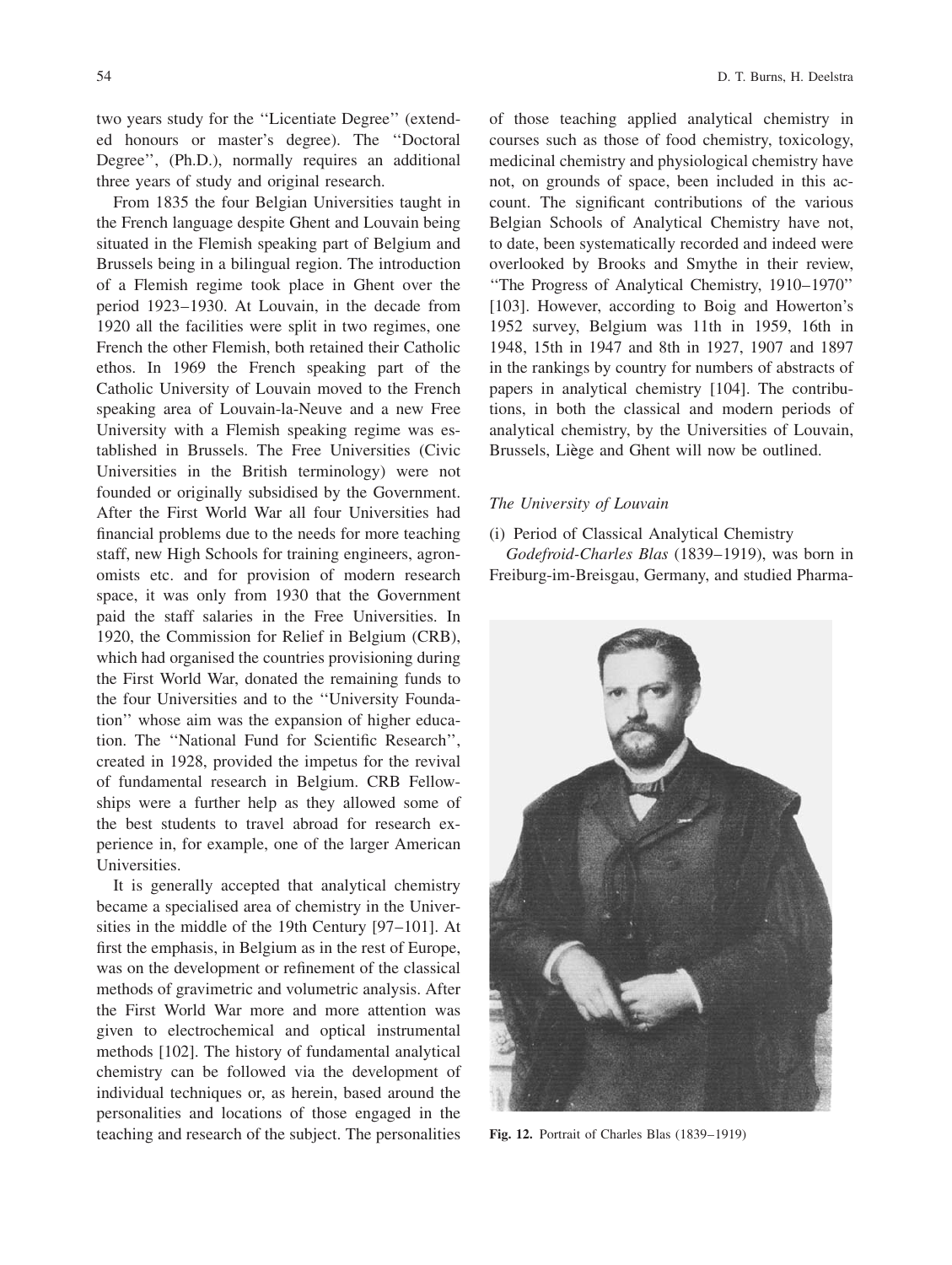cy at the University of Giessen and then for the Doctor of Natural Sciences in the school of Liebig (for portrait see Fig. 12). In 1866 he was invited by the University of Louvain to deal with the reorganisation and new courses for pharmacists in the final year of their specialisation including that on the theory and practice of chemical analysis [105–107]. He is considered to be the founder of the School of Pharmacy at Louvain. During his career at Louvain (1866–1912) he taught almost all the courses in the pharmacy curriculum but analytical chemistry was his favourite discipline. In 1868 he created the first specialised laboratory for analytical chemistry in Belgium. When Blas arrived in Louvain from Germany he had little knowledge of French, however with his strong will and nature he soon became fluent in both its oral and written forms. His excellent teaching, well regarded text books and wide ranging expertise made him one of the important pioneers of analytical chemistry in Belgium.

Blas was a prolific writer of text books on pharmacy and on analytical chemistry. One of the more important of these was his 3 volume, Traité de chimie analytique, (1879–1886) [108] which was revised and reprinted 5 times, the last edition being in 1912 [109]. In 1881 he published an early monograph on the applications of electrolysis in chemical analysis [110]. Blas with his assistant Edouard Van Melckebeke (1843–1915) made an important contribution to the analysis and specifications for potable waters by their extensive report made for the 6th International Congress of Pharmacy, held in Brussels in 1885 on the quality of drinking water [111]. They discussed the various methods available for the determination of the chemical composition, microscopic and bacteriological examinations and the normal levels and maximal acceptable levels of substances.

After naturalisation in 1882 Blas was elected a Member of the Belgian Royal Academy of Medicine, and in 1889 a member of the High Commission on Hygiene. In addition to his analytical researches Blas made contributions to pharmacognosy and to natural product chemistry.

Following the retirement of Blas in 1912, the chair of analytical chemistry in the Faculties of Medicine and Sciences and in the Special School for Engineers was held by Pierre Bruylants (1885–1950), a son of the professor of food chemistry Gustave Bruylants (1850–1925) till 1919. He took charge of additional courses including that of organic chemistry. From

1920 his research became oriented to organic chemistry and he became responsible for the research at the photoproducts firm Gevaert.

#### (ii) Period of Modern Analytical Chemistry

Louis Michiels (1886–1936), was born in Louvain and obtained his Diploma in Pharmacy in 1908, in 1911 he became Doctor of Natural Sciences (chemical orientation), both degrees were obtained at the University of Louvain [112] (for portrait see Fig. 13). As he was interested in the new techniques of electrochemical and radiochemical analyses he went first to Aachen to study in the laboratory of Alexander Classen (1843–1934), the pioneer of electrochemical methods of analysis, then to Paris to study with J. Danne (1882–1919) and finally to Wiesbaden at the laboratory of Karl Fresenius (1818–1897), the doyen of classical analytical chemistry. He then returned to Louvain and was appointed in 1919 to teach the course in analytical chemistry, a year later he took over the course on toxicology. In support of his teaching he produced text books, several on analytical chemistry [113] and one on chemical toxicology [114]. As one of the last students of Louis Henri (1834–1913) it was not surprising he published some



Fig. 13. Portrait of Louis Michiels (1886–1936)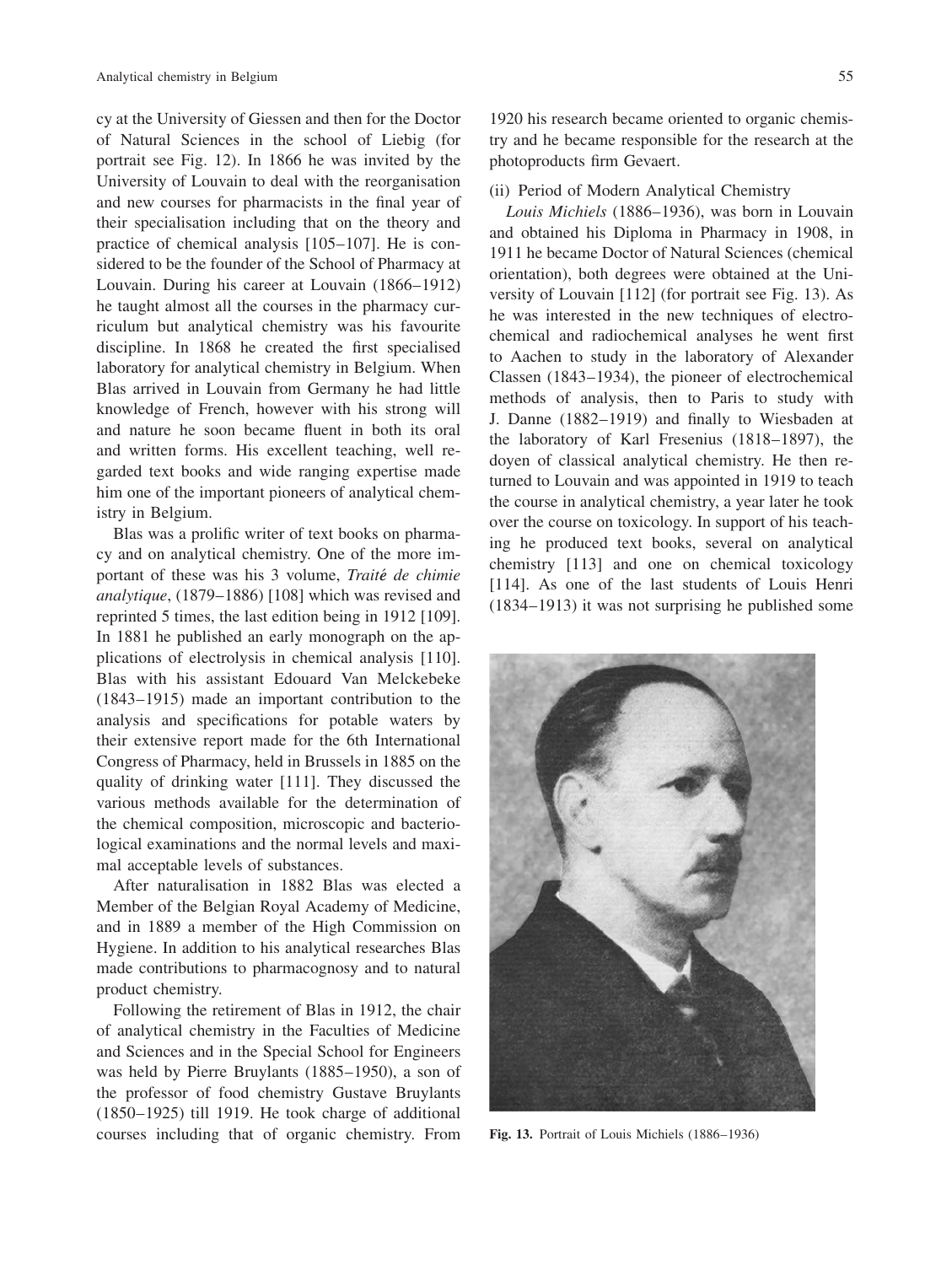articles on pure organic chemistry, these skills in organic chemistry were invaluable in his researches for selective reagents for cations. Due to weak health he died quite young at 49 years of age.

Raymond Breckpot (1902–1983) obtained his doctor of sciences (chemistry) in 1923 for organic syntheses in the laboratory of P. Bruylants. In 1926 Breckpot was appointed to teach analytical chemistry in the Faculty of Applied Sciences and in the High School of Agronomy. In 1936 he became the director of the laboratory previously headed by Louis Michiels. In 1939 he became a co-founder of the Flemish Chemical Society, its first Vice-President (1939–1943) and President from 1945 till 1949. From 1935 till his death in 1983 Breckpot was an authority in spectrographic analytical methods. He introduced his techniques in various metallurgical industries for the control of production processes. In 1946 he became director of the research laboratory for the non-ferrous metals industry at Hoboken (near Antwerp). Breckpot was an influential advocate for the direct cooperation between Industry and the Universities in Belgium. He was a productive researcher in several areas including that on pure materials used to produce semiconductors [115]. G. Smets (1915–1991) in his eulogy of Breckpot for the Academy stated he had supervised 96 Ph.D. students [116].

Adolph Van Tiggelen (1914–1969) became a colleague of Breckpot in 1944 when he was appointed to teach analytical chemistry (French regime). Van Tiggelen studied for his Ph.D. in the Louvain laboratory of Walter Mund (1982–1956), a radio-chemist. Although he taught analytical chemistry, his main research was on the kinetics of combustion reactions which made him world famous. His last major publication was Oxydations et Combustions, (1968) [117].

In the Faculty of Medicine for the analytical chemistry courses for pharmacists Louis Michiels had the following successors. In 1923, Armand Castille (1898– 1973) who was the first professor in this section appointed for Flemish courses in analytical chemistry. Later he taught additional courses, in toxicology, pharmaceutical chemistry, food chemistry and his favourite, pharmacognosy. This latter reflected his research interests in the isolation of pharmaceutically active compounds from vegetables. Castille was succeeded for the analytical courses in 1925 by Paul Putzeys (1897–1993) who also taught medicinal chemistry. Putzeys researched in the biochemical areas of the determination of the molecular weights

of proteins and on their ionisation. René Lontie (1920–2000) followed Putzeys for the analytical chemistry courses, he also had research interests in biochemical topics.

#### The University of Brussels

The course on analytical chemistry started at the Faculty of Sciences and the Faculty of Applied Sciences in 1873 and from 1880 for the training of pharmacists. The first professor appointed in the discipline was Arthur Joly (1841–1911). In 1907 Adolphe Van Engelen (1861–1921), a doctor of sciences of the university of Brussels succeeded Joly for the training of pharmacists, doctors in sciences and engineers. Neither Joly nor Van Engelen left records of analytical research; however the later was active in the food section of the Belgian Association for Chemists.

After the death of Van Engelen the analytical chemistry course was taught by Alexander Pinkus (1891– 1945). Pinkus was also appointed as professor of physical chemistry and researched mainly on the kinetics and mechanisms of chemical reactions. After Pinkus' death in a concentration camp at the end of the Second World War he was succeeded by Lucia de Brouckère (1904–1982). She was the first female professor of analytical chemistry in Belgium, and like Pinkus, had research interests mainly in physical chemistry.

In the Faculty of Medicine A Van Engelen was succeeded by Léon Herlant (1873-1968) until 1936 when Louis Maricq (1901–1984) took over. Maricq researched on electrochemical methods and on gas chromatographic procedures for the determination of alcohol in blood and the analysis of drugs.

Léopold Molle (1921) a pharmacist, qualified at the University of Brussels, a co-worker of Maricq, was in 1970 appointed director of the laboratory of analytical chemistry, inorganic pharmaceutical chemistry and toxicology. Molle, with his co-workers J. Nève, G. Patriarche and M. Hanocq, researched in several analytical areas but specialised in the separation and determination of trace elements. His best known work is on the optimisation of the wet-digestion of biological materials for mineralization of selenium [118] and its determination by graphite furnace atomisation atomic absorption spectrometry [119]. By the time of his retirement in 1986 he had published over 130 original research papers. Molle was succeeded by Michael Hanocq (1939) and Gaston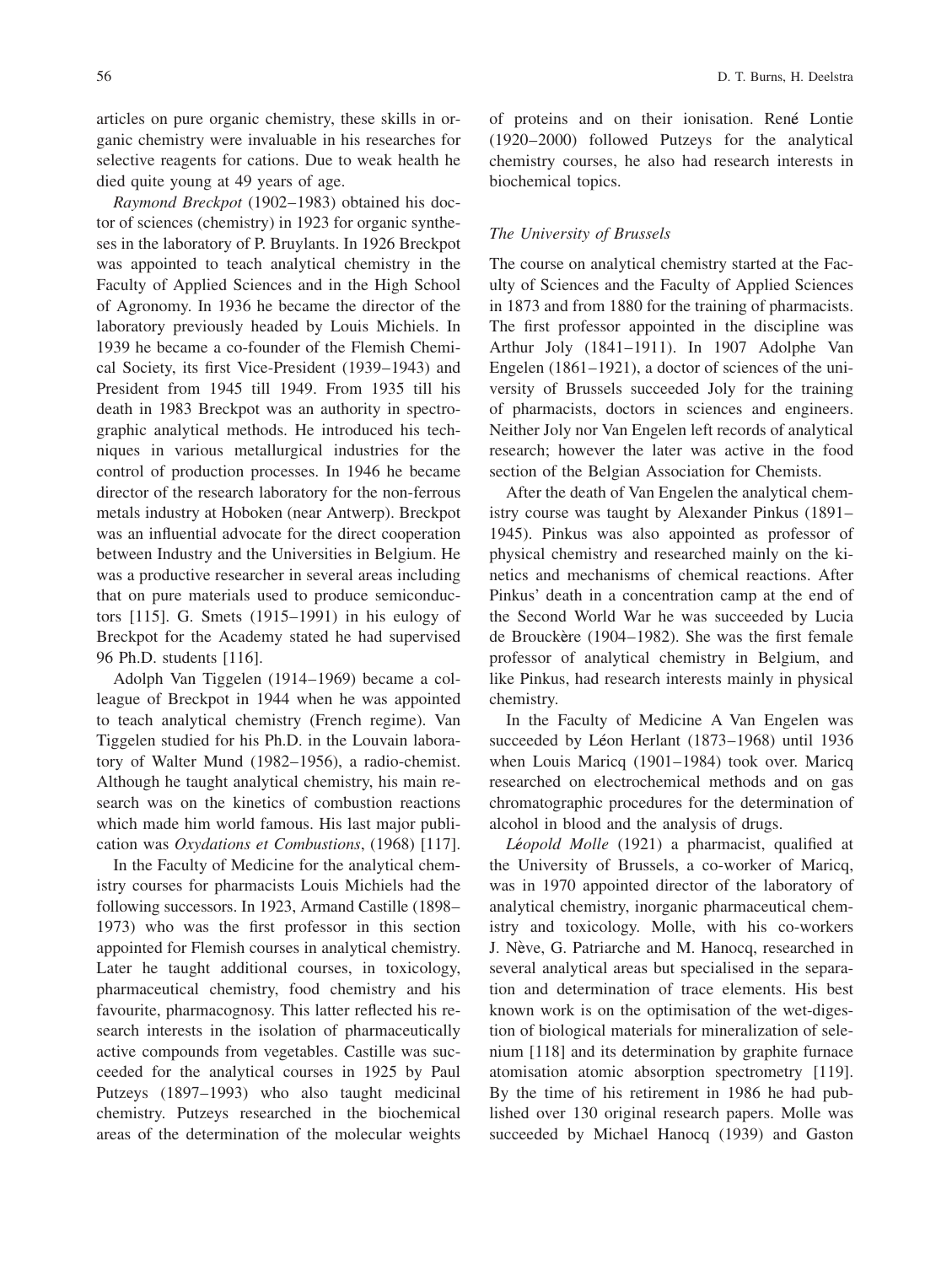Patriarche (1930–1991) In 2001 both were succeeded by Jacques Dubois (1958) and Jean Michel Kauffmann (1954).

#### The University of Liege

#### (i) Classical Analytical Chemistry

Lucien Louis De Koninck (1844–1921), son of Laurent-Guillaume De Koninck, was born in Liege and attended his local University and graduated in engineering in 1867 [120] (for portrait see Fig. 14). In 1868 he went to Heidelberg and worked in Bunsen's laboratory and then to Bonn, where under the direction of Kekulé obtained his Doctorate in Natural Sciences on an organic topic.

On return to Liege he was appointed as assistant chemist in his father's Laboratory of Organic Chemistry. Here he wrote, with his friend E. Dietz, who was working in industry, A Practical Manual of Chemical Analysis and Assaying ..., published in 1871 in French [121], in English 1872 [122] (see Fig. 15 for the title page of the English edition),



Fig. 14. Portrait of Lucien Louis De Koninck (1844–1921)

#### A PRACTICAL MANUAL

٥P

### CHEMICAL ANALYSIS **AND** ASSAYING,

#### AS APPLIED TO THE

MANUFACTURE OF IRON FROM ITS ORES, AND TO CAST IRON, WROUGHT IRON, AND STEEL, AS FOUND IN COMMERCE.

<sub>BY</sub>

L. L. DE KONINCK, DR. Sc., AND E. DIETZ, ENGINEERS.

#### EDITED WITH NOTES,

# BY ROBERT MALLET, F.R.S., F.G.S., M.I.C.E.,

#### LONDON: CHAPMAN & HALL, 193, PICCADILLY, 1872.

Fig. 15. Title page of De Koninck's A Practical Manual of Chemical Analysis and Assaying. (1872) [119]

reprinted in America 1873 [123]. That in French ran to 5 editions [124]. The authors noted in their preface, ''we have not met with a single treatise on the docimacy of iron in an exclusively industrial point of view. We have tried to supply this want''. In 1871 he returned to Germany and worked with H. Landolt (1831–1910) in Aachen for one year. Afterwards he became chemist in a glassworks in Charleroi until 1876.

In 1876 L. L. De Koninck was appointed Professor at Liège to teach the newly created course of analytical chemistry for students of pharmacy which was also available to students in the last year of their degree of Doctor of Natural Sciences. In 1879 he took over from I. Kupfferslaeger (1819–1890) the course on docimacy, that is analytical chemistry as applied to the metallurgical industry, specifically given for engineering students for which De Koninck established a special training laboratory. This course was given in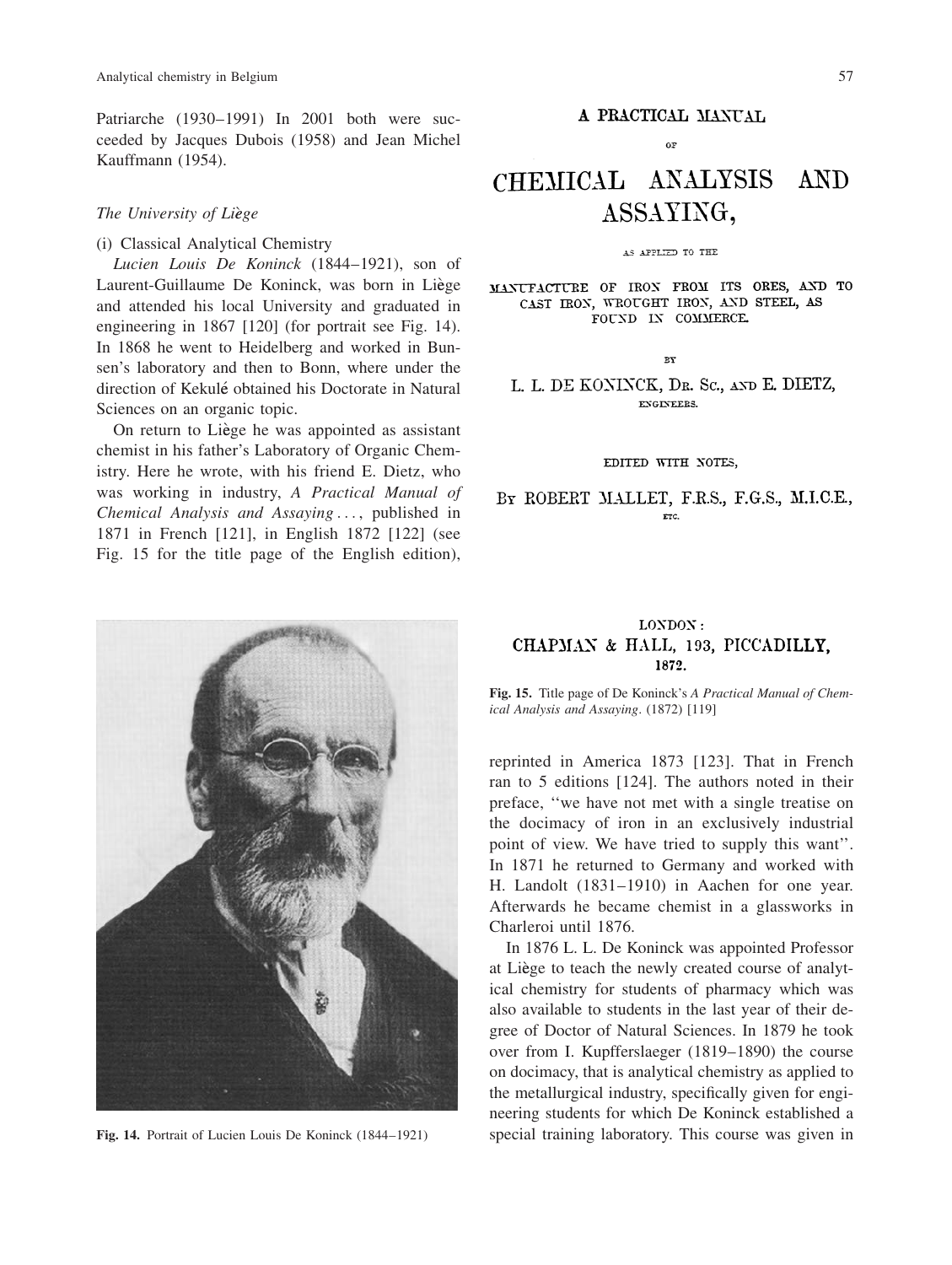the Special (''High'') School for Engineering. He produced two undergraduate texts [125, 126] and a two volume, well illustrated, monograph on the analytical chemistry as applied to minerals (1894) [127] covering classical methods and, for the period, a wide range of physical methods of analysis such as electrogravimetry, polarimetry and colorimetry. In the preface he noted this treatise was the result of 17 years research. It ran to 5 French and 2 German editions, increased in from the second French edition to four volumes [120]. In addition to his text books De Koninck published over 200 research papers [128], including from 1896 a considerable number in Bull Soc Chim Belge [119]

After the retirement of L. L. De Koninck separate chairs of analytical chemistry were established, one in the Faculty of Sciences, the other specifically concerned with courses for pharmacists, in the Faculty of Medicine.

#### (ii) Modern Analytical Chemistry

(a) Faculty of Sciences

Maurice Huybrechts (1877–1950), studied pharmacy at the University of Brussels and graduated in 1900 and then at the University of Berlin where he became Doctor of Natural Sciences in 1902 [129]. That year he was appointed assistant in De Koninck's laboratory in Liege. In 1919 he was appointed Professor of Analytical Chemistry in the Faculty of Sciences and the Faculty of Technology. He published a series of text books, first in collaboration with L. L. De Koninck [130] and after De Koninck's death revised his Manipulation, to produce the 6th and the 7th Editions [131]. His research interests were mainly in metallurgical topics, he published much less than his predecessor.

Georges Duyckaerts (1911–1993), graduated in engineering in 1936 and then became Doctor in Applied Sciences in 1941, at the University of Liège [96b] (for portrait see Fig. 16). He was appointed Professor of Analytical Chemistry in the Faculty of Sciences in 1945. His research focussed on instrumental analytical methods initially in quantitative molecular spectroscopy and electroanalysis and then in nuclear chemistry. He was responsible for the introduction of new and up to date infrared and Raman spectrometers in Liege. His first research in nuclear chemistry concerned the separation of rare earths by liquid– liquid extraction and by ion-exchange, followed by the separation of uranium fission products. From 1956 his interests turned to the actinide elements,



Fig. 16. Portrait of Georges Duykaerts (1911–1993)

using the techniques of X-ray diffraction and mass spectrometry. Duyckaerts and his laboratory achieved an international reputation and attracted research and post-doctoral students worldwide. He retired in 1981 and was succeded in the Chair by Bernard Gilbert.

#### (b) Faculty of Medicine

Francois Schoofs (1875–1959), studied at the University of Liege and graduated in Pharmacy in 1898, then Medicine, graduating in 1903 [132] (for portrait see Fig. 17). He then specialised in hygiene, first in Hamburg, then in Liège under Professor F. Putzeys (1847–1932) and was awarded a special doctorate in physical and chemical sciences applied to hygiene in 1912. He was attached to the University of Liege from 1899 becoming Professor in 1913 to teach analytical chemistry, toxicology and legislation to intending pharmacists and students of industrial and colonial hygiene in the Faculty of Technology. Later, he taught food chemistry and toxicology, from 1920 and 1921 respectively. His analytical publications were on toxicology including a very early hyphenated method, electrochromatography [133], which predated by almost a decade the studies of Kemula on chromato-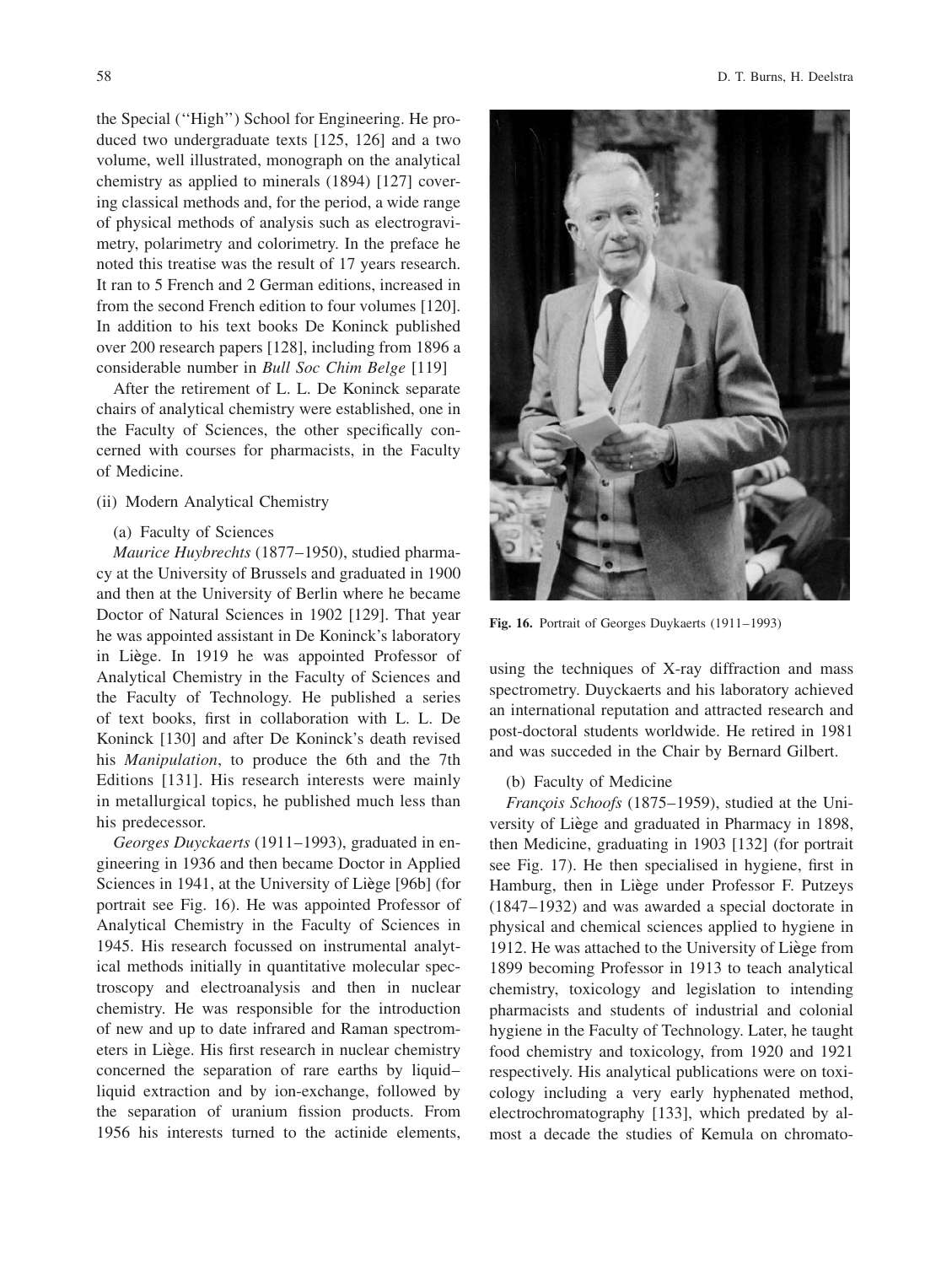

Fig. 17. Portrait of Francois Schoofs (1875–1959)

polarography [134] and on pharmaceutical products and water.

Robert Chandelle (1893–1959), studied pharmacy at Liege and graduated in 1921 and was immediately appointed as an assistant to Prof. M. Huybrechts [135]. His research was into fundamental aspects of analytical chemistry in addition he published several textbooks. After the retirement of Prof. F. Schoofs in 1945 he was appointed to the Chair. After Chandelle's death in 1959, Charles Lapierre was appointed to follow him in the Chair.

#### The University of Ghent

#### (i) Classical Analytical Chemistry

During the classical period of analytical chemistry there were no prominent Professors of Analytical Chemistry in the University of Ghent. In the Faculty of Medicine the first person charged with the teaching of analytical chemistry to pharmacists was Theodoor Swarts (1839–1911) who was the successor of A.

Kekulé. Swarts was followed from 1877 until 1892 by Edouard Dubois (1842–1892) who was also appointed as the first Professor of Analytical Chemistry in the Faculty of Sciences. Dubois published very little due to the heavy burden of teaching for two Faculties and his very premature death.

Maurice Delacre (1892–1938) followed Dubois from 1892 until 1895. Delacre obtained his doctorate at Louvain working in the laboratory of Louis Henri (1834–1913). Henri was the first world famous organic chemist in Belgium. Delacre was appointed to the Chair of Analytical Chemistry not only in the Faculty of Medicine, of Sciences but also in the Faculty of Applied Sciences. He was not interested in analytical chemistry and continued research in organic chemistry, at which he was very successful and as a result, at the turn of the century, was the best known organic chemist at Ghent.

Delacre was followed from 1895 until 1908 by Eugène Gilson (1862–1908) who died very young at 46 years old. His research was in pharmacognosy and in active substances in natural products. Gilson was followed from 1908 until 1914 by Louis Gesché (1870–1937). He was mainly concerned with the professional interests of pharmacists in Belgium and did no research in analytical chemistry.

Delacre was the only Professor for Analytical Chemistry in the three faculties from 1892 to 1895. In 1895 till 1898 the analytical courses were given in the Faculty of Applied Sciences by Jean Diomede Rottier (1833–1917). He retired in 1898 without producing any publications in the field. Rottier was followed till 1923 by William de la Royere (1856–1924) who likewise published no research in analytical chemistry.

#### (ii) Modern Analytical Chemistry

Johannes (Jan) Baptista Gillis (1893–1978) (for his portrait see Fig. 18). Jan Gillis was one of the most outstanding exponents of his generation in the field of modern analytical chemistry, he was also extremely important for his many other contributions to Belgian science [136–139]. He received his chemical training under the supervision of F. Swarts (1866–1940), the pioneer of the chemistry of organic fluorine compounds. During the First World War, Gillis was wounded and evacuated to The Netherlands. He then started his research career studying the thiocyanateisothiocyanate equilibrium in the laboratory of A. Smits (1870–1948) at the State University of Amsterdam. In 1918 he underwent his Doctoral examination be-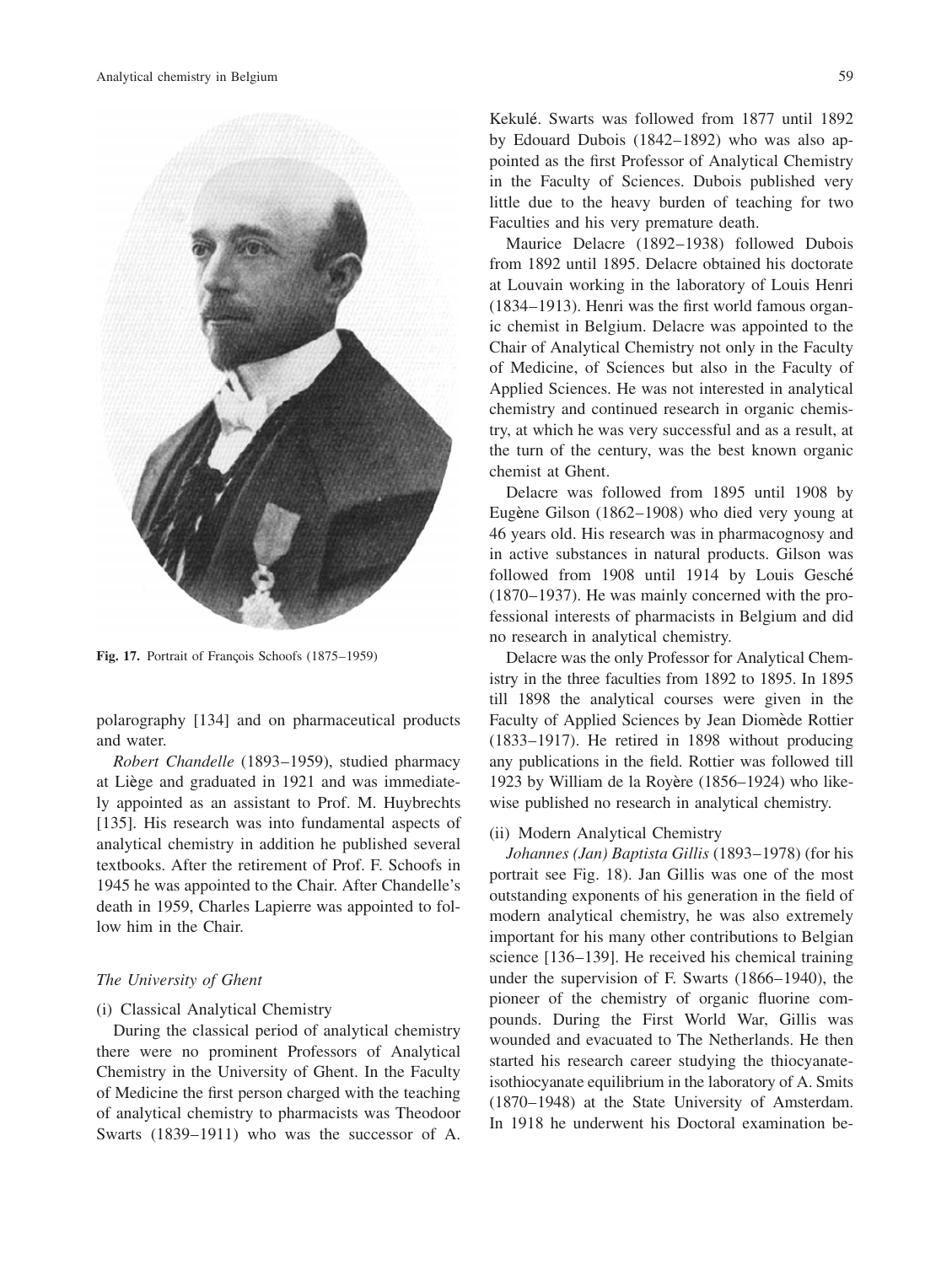

Fig. 18. Portrait of Johannes Baptiste Gillis (1893–1978)

fore the Central Jury, set up by the Belgian authorities in Le Havre, France.

After the Armistice in 1918, Gillis was given an appointment in the laboratory of general chemistry of F. Swarts. Meanwhile he obtained a second Doctorate in botanical science in 1922. Gillis was one of the first Professors to be appointed at the start of the introduction of the Flemish linguistic regime at Ghent. He was appointed to the independent chair of analytical chemistry in 1923; his duties were extended to cover the Faculty of Applied Science the same year and to the Faculty of Medicine in 1925 to cover the mandatory training of pharmacists in analytical chemistry.

Gillis was an enthusiastic and efficient teacher, worked hard to reorganise and update his laboratories. Following his early training in physical chemistry he was one of the first in Belgium to introduce a rigorous theoretical approach in analytical chemistry including graphical representation of the mathematical functions relating the mass of a substance to the measured magnitude of appropriate physical or chemical properties [140]. He made valuable research contributions to potentiometry and rapid electroanalysis. Only a few years after J. Heyrovsky (1890–1967) had devised the first polarograph, he and B. J. Cuvelier (1905– 1978) introduced this technique to Ghent [141]. With J. Eeckhout (1909–2001) he published numerous papers on the quantitative aspects of arc emission spectroscopy [142]. In 1940 Gillis was appointed to the International Committee on New Analytical Reactions and Reagents of the International Union for Pure and Applied Chemistry (IUPAC). He embarked on an extensive programme studying critically new organic reagents and reactions for inorganic analysis together with J. Hoste (1921), A. Claeys (1924–2001), J. Pijck (1930–1994) and others. In 1945 and in 1948, J. Gillis along with C. J. Nieuwenburg (1889–1985) (Delft, The Netherlands) and P. Wenger (1888–1962) (Geneva, Switzerland) produced the well-known IUPAC Reports Reagents for Qualitative Inorganic Analysis [143, 144]. With J. Eeckhout he devised a procedure to solve the difficult problem of the separation of niobium and tantalum [145]. From 1958 Gillis was involved in the application of radioactive tracers for the detection of compounds of biological origin [146]. Only a few of Jan Gillis' fields of research have been discussed, selected to demonstrate his outstanding abilities. In 1947 he was a co-founder of the wellknown journal Analytica Chimica Acta. The School of Analytical Chemistry he founded continues to flourish, many of his former students and co-workers have gone on to become Professors in Analytical Chemistry (J. Eeckhout, J. Hoste and A. Claeys), others in Applied Chemistry (B. J. Cuvelier and J. Pijck).

In addition to his teaching and research he served the University of Ghent with great skill in a series of administrative roles, in the Faculty of Sciences, on the Board of the University and from 1953–1957 as Rector. In this later role, during a speech, in 1957, in Antwerp he stated it was necessary to extend the number of Universities in Belgium, thus he gave an important impulse towards the foundation of the University of Antwerp. In 1939 he made a significant input to the chemical profession in Belgium by being one of the founders of the Flemish Chemical Society (from 1989, The Royal Flemish Chemical Society, KVCV) and was its first President (1939–1943). After his retirement Gillis became very active in the field of the history of chemistry, making detailed studies of George Sarton [147], Leo Baekeland [149] and especially August Kekulé [149]

Joel (Zoël) Eeckhout (1909–2001), graduated in chemical engineering at the University of Ghent in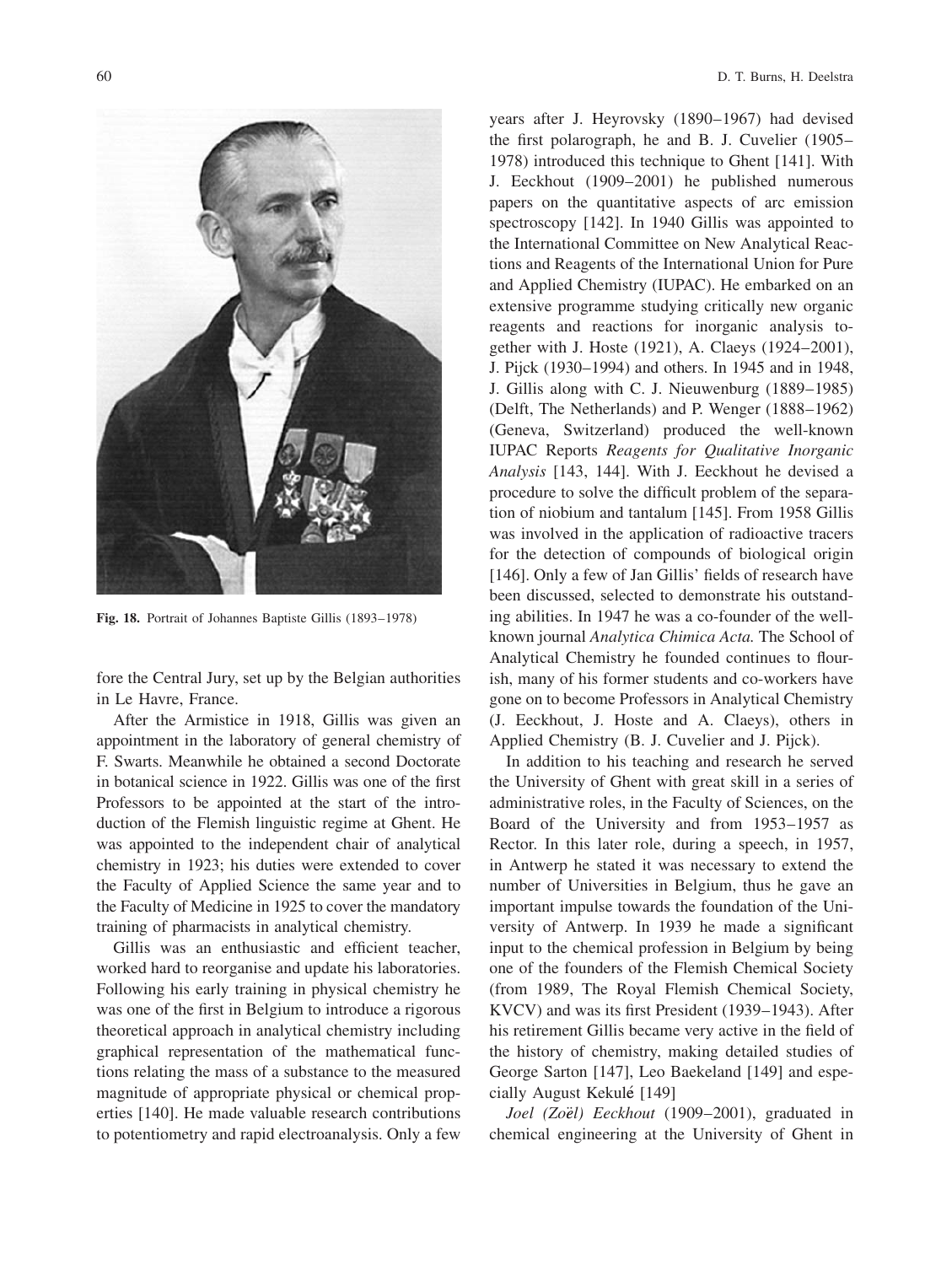1940 and was appointed lecturer in analytical chemistry in 1949 [150]. However, after the retirement of R. Goubau (1886–1976) in 1957, he changed over to teaching general and some inorganic chemistry. His main research areas were in arc emission spectrography applied to metallurgical products and byproducts, separation and determination of chemically similar pairs of ions  $(Nb/Ta, Ca/Sr)$  and neutron activation analysis.

Julien Hoste (1921), graduated Doctor of Sciences in Chemistry at the University of Ghent in 1947; he became an academic staff member in 1946 and lecturer in analytical chemistry in the Faculties of Sciences and in Applied Sciences in 1958 [151] (for portrait see Fig. 19). His early research was on sensitive and selective spectrophotometric reagents for a variety of elements. In 1958 with J. Gillis and J. Pijck he started radiochemical research. With the advent of intense neutron sources from the nuclear reactor at Mol a whole range of artificial isotopes became available and neutron activation analysis became his main field of interest [152]. In 1965 a new complex for analytical chemistry was established which included its own nuclear reactor. Hoste built up a world wide reputation in analytical radio-chemistry, from his a



large output of research papers and eight high level monographs on neutron activation analysis. In 1972 he was awarded the ''George Hevesy Medal''. By the time of his retirement in 1986 he had over 450 papers to his credit and had supervised 73 Ph.D. candidates. He was succeeded in the Chair by Richard Dams (1938). The present holder of the chair is Luc Moens (1954) who is also currently the Vice-Rector of the University of Ghent.

Frans Verbeek (1929), obtained his Doctor of Sciences (Chemistry) in 1957 at the University of Ghent. From 1961 to 1974 he was an Associate Professor under J. Hoste. His research focussed on electrochemical methods, especially advanced polarographic techniques and on atomic absorption spectrometry. He supervised 40 Ph.D. candidates and published over 140 papers.

#### Post the 1965 University Expansion Bills

In 1965 the Belgian Government passed the first University Expansion Bill. Two new state Universities were created; one in Antwerp the other in Mons, and also two Catholic High Schools; one in Antwerp the other in Namur. New Universities were also created in Hasselt and Kortrijk. In 1969 the French speaking Free University of Brussels formed the Flemish Free University in Brussels, and Louvain created a French speaking University which was placed in the newly created city of Louvain-la-Neuve.

This major expansion of Universities offered numerous possibilities to young scientists seeking their first academic posts as well as for those seeking promotions. The School of Analytical Chemistry at Ghent, headed by Hoste and Verbeek, has been particularly influential, of the 100 or so Ph.D.'s they produced 23 achieved Chairs; at Ghent (R. Dams, R. Cornelis, J. Op de Beeck, H. Thun, E. Temmerman, W. Ooghe, W. Maenhaut, L. Moens and K. Strijckmans), Flemish University of Brussels (D. L. Massart, F. De Corte and P. Van de Winkel), Hasselt (J.-P. Francois), Leuven (J. Hertogen, C. Vandecasteele, C. Block and M. J. Janssens) and to Antwerp (F. Adams, R. Gijbels, R. Van Grieken, R. Dewolfs, A. Lagrou and H. Deelstra).

#### **Conclusions**

The origin of analytical chemistry in Belgium can be traced back to the 17th Century iatrochemist J. B. Van Fig. 19. Portait of Julien Hoste (1921) Helmont, who was one of the first chemists using a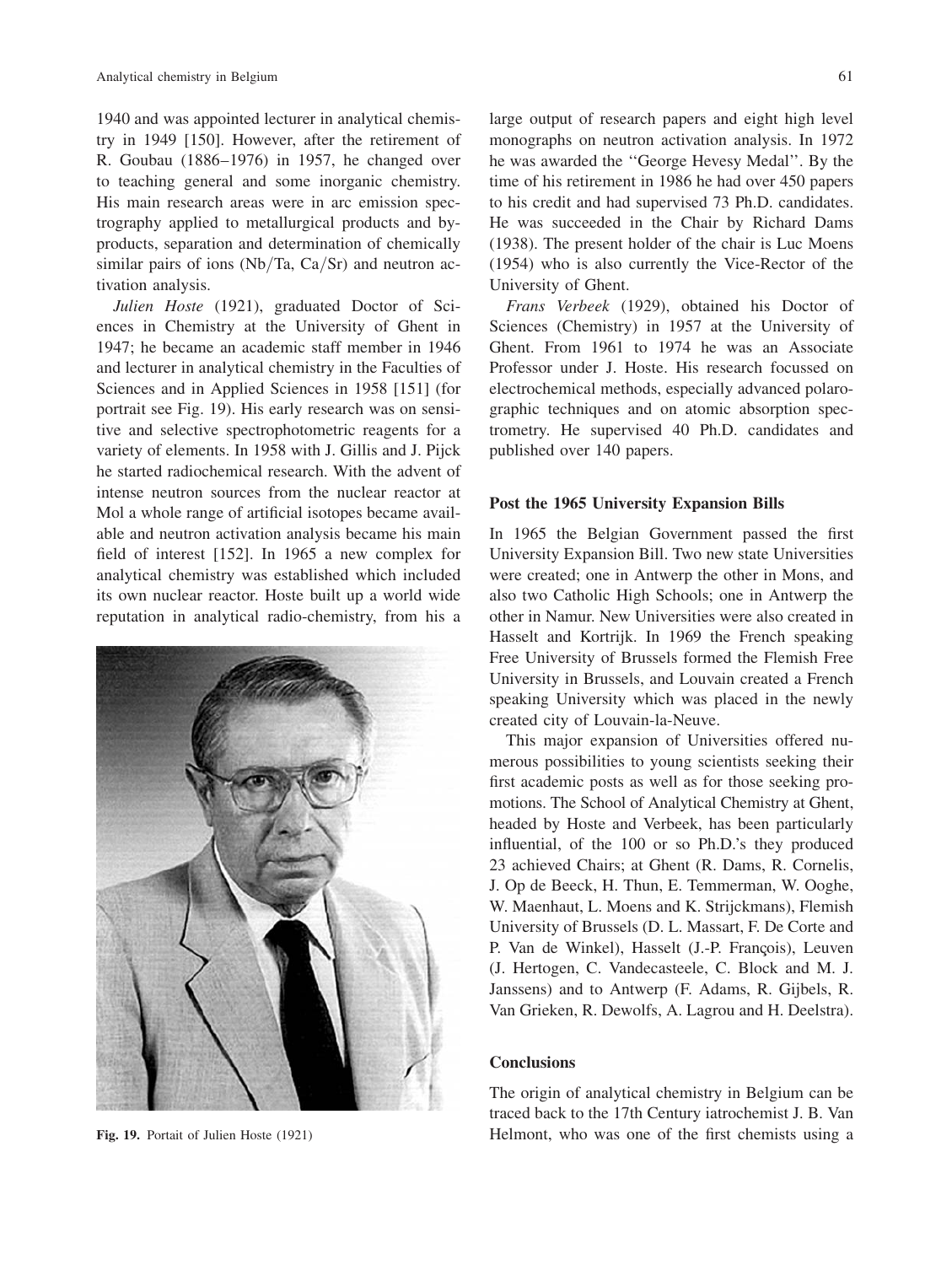balance in his researches. Attention has been drawn to the work of Jean Baptiste Van Mons, who in the late 18th and the early 19th Centuries, was a significant influence in the demise of the phlogiston theory and the dissemination of the new concepts in chemistry. He can be considered as the father of modern chemistry in Belgium. The assiduous work of J. S. Stas on the accurate determination of atomic weights meant that he was probably the most skilful analytical chemist of the 19th Century.

1876 was an important year for analytical chemistry in Belgium, because due to new State regulations for the training of pharmacists, the four Universities introduced new and compulsory courses in the subject. At the same time there existed an urgent need for applications of analytical chemistry in a range of industrial and public sectors. This situation led to the establishment, in 1887, of the Belgian Association of Chemists, which brought together the ''practising analytical chemists'' from the sugar industry, agriculture and public control of food, water etc. This Association organised in 1894 the International Congress on Applied Chemistry in Antwerp/Brussels.

During the classical period of analytical chemistry (1876–1914) the most eminent Professors of Analytical Chemistry in Belgium were C. Blas at Louvain and L. L. De Koninck at Liege. The modern period of analytical chemistry, considered to start post World War One, shows a continuation of the well known analytical laboratory in Liege with Professors M. Huybrechts and G. Duykaerts and new centres at Brussels with Prof. L. Molle and that started at Ghent (with Flemish as the official language) with Prof. J. Gillis, in a brand new centre for analytical chemistry, followed by J. Eeckhout and J. Hoste.

The emphasis of the course contents shifted from qualitative to more quantitative aspects, inorganic and organic applications to almost exclusively inorganic applications, during the time from the classical to the more modern period. During the modern period the classical techniques such as gasometry, titrimetry and gravimetry and some instrumental methods such as densitometry, refractometry, polarimetry and electrolysis were almost completely replaced by chromatographic, spectroscopic and other instrumental methods. It is also apparent that during the classical period the publication of good text books by academics was more highly regarded by the academic authorities than was the publication of separate research articles. In the modern period this position has been reversed and the publication of research papers in international, as opposed to national, journals has become more and more important for academics in Belgium, as in the rest of Europe.

Acknowledgements. The authors are grateful for the encouragement given by the officers of the Division of Analytical Chemistry and of the Working Party on the History of Chemistry of EuCheMS and to the Chair of the later, E. Homburg, for helpful discussions.

They wish to thank their wives for their tolerance, support and encouragement during the research and preparation of this paper.

One of us (D. T. B.) wishes to thank the staff of the Science Library, The Queen's University of Belfast, for the great assistance and facilities provided during this and other researches.

#### References

- 1. Irving H M N H (1974) The techniques of analytical chemistry. HMSO, London, p 2
- 2. Rosen E (1971) Nicholas Copernicus. In: Gilispie C C (ed) Dictionary of scientific biography, vol. 3. C. Scribner's Sons, New York
- 3. Copernicus N (1543) De revolutionibus orbium coelestium. apud Ioh. Petreium, Norimbergae
- 4. O'Malley C D (1976) Andreas Vesalius. In: Gillispie C C (ed) Dictionary of scientific biography, vol. 14. C. Scribner's Sons, New York
- 5. Vesalii A (1543) De humani corporis fabrica libri septem. J Oporinus, Basileæ
- 6. Pagel W (1972) Johannes Baptista van Helmont. In: Gillispie C C (ed) Dictionary of scientific biography. C. Scribner's Sons, New York
- 7. Pagel W (1982) Joan Baptista van Helmont: reformer of science and medicine. Cambridge University Press, Cambridge. Reprinted with contributions by Rosenberg C, Jones C (2002)
- 8. Ferguson J (1954) Bibliotheca chemica, vol. 1. D. Verschoyle, London, p 380
- 9. Partington J R (1936) Joan Baptista van Helmont. Ann Sci 1: 359
- 10. Partington J R (1961) A history of chemistry, vol. 2. Macmillan & Co., London, p 209
- 11. Pagel W (1974) Paracelsus, Theophrastus Philippus Aureolus Bombastus von Hohenheim. In: Gillispie C C (ed) Dictionary of scientific biography. C. Scribner's Sons, New York
- 12. In the Nieuwe Graanmarkt in Brussels a monument for Van Helmont J B was placed in 1899. On the base of this monument is stated (in Flemish), ''Jean Baptiste Van Helmont, born in Brussels in 1577, died in Vilvoorde in 1644, chemist, physiologist, physician and philosopher. He was one of the founders of contemporary science''. The date 1577 is that given by van Helmont in Ortus medicinæ [17], however Vandevelde A J J (1929) Helmontiana, part I. Verslagen en Mededeelingen. K. Vlaamsche Academie voor Taal en Letterkunde 453–476, gives 1580, after sight of the birth register of St. Gudula, Brussels
- 13. Rosenfeld L (1985) The last alchemist-the first biochemist: Van Helmont J B (1577–1644). Clin Chem 31: 1755
- 14. Van Helmont J B (1621) De magetica vulnerum narurali et legitima curatione contra R. P. J. Roberti. V. Leroy, Paris
- 15. Muller-Jahncke W-D (1993) Magische Medizin bei Paracelsus und den Parascelsisten: Die Waffensalbe. Sudhoffs Arch Z Wissens Beih 31: 43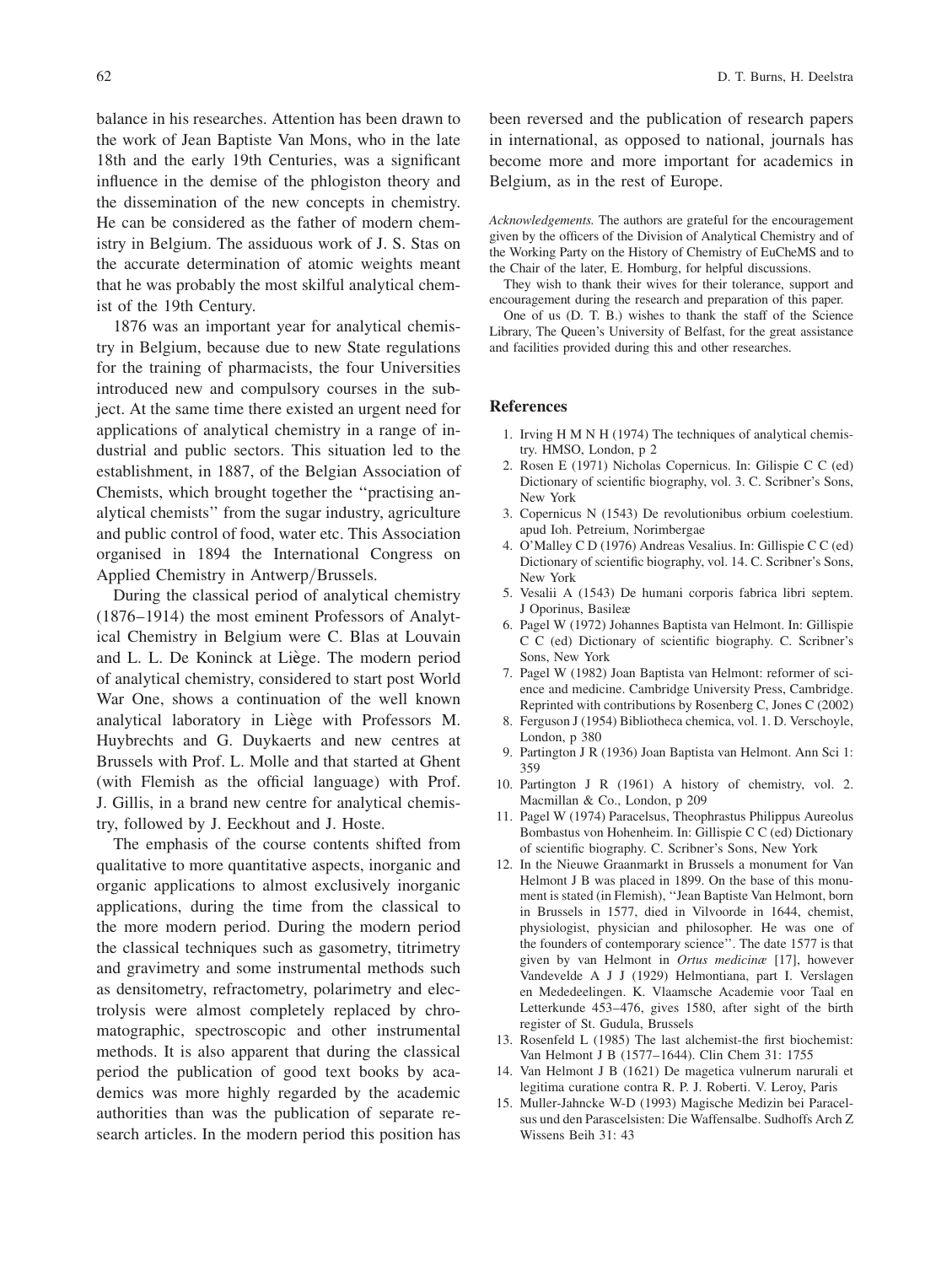- 16. Waddell M A (2003) The perversion of nature: Johannes Baptista Van Helmont, the society of Jesus, and the magnetic cure of wounds. Canadian J Hist 38: 179
- 17. Van Helmont J B (1648) Ortus Medicinæ. Id est, initia physicæ inaudita. Progressus medicinae novus, in morborum ultionem, ad vitam longam. Authore, Joanne Baptista Van Helmont. Edente authoris filio, Francisco Mercurio Van Helmont, cum ejus praefatione ex Belgico translat^a. Apud Ludovicum Elzevirum, Amsterodami. Editio nova, Elzevirium, Amsterodami (1652)
- 18. J C (1662) Oriatrike, Or, Physick Refined. The common errors therein refuted, and the whole Art Reformed & Rectified ... , by J. C. Sometime of M. H. Oxon [John Chandler of Magdelen Hall, Oxford]. L. Loyd, London
- 19. Van Helmont J B (1659) Dageraed oft Nieuwe Opkomst der Geneeskonst, in verborgen grondt-reglen der Natuere. J. J. Schipper, Amsterdam. Reprinted in Rotterdam by J. Naeranus (1660)
- 20. Capitaine U (1857) Etudes biographiques sur les médecins liégeois depuis le temps les plus reculés jusqu'en 1850. Bull. de l'Institut archéologique liégeois 3: 226
- 21. Gheerincx P (1583) Description des fontaines acides de Spa: ensemble la vertu d'icelles (in prose by P. G.); & de la fontaine de fer de Tongres (in Latin verse by D. Lampsonius). G. Morberius, Liège
- 22. Gheerincx P (1599) Description de la nature & facultez des fontaines acides de Spa. Nouvellement augmentée & esclarcy par Thomas de Rye etc. Nicolas van der Hulst, Liege
- 23. Ferguson J (1954) Bibliotheca Chemica, vol. 1. D. Verschoyle, London, p 372
- 24. ab Heers H (1614) Spadacrene: hoc est Fons Spadanus, eius singularia, bibendi modus, medicamina bibentibus nessaria. Apud A. de Corswaremia, Leodii
- 25. For example, (a) ''Spadacrene ...'', A. Corswaremia, Leodii (1622), (b) ''Spadacrene ...'', F. Moiardum & A. Wyngaerden, Lugduni Batavorum (1645), (c) "Spadacerene ..." A Wyngaerden, Lugduni Batavorum (1647), (d) ''Spadacrene ... '', P. van der Aa, Lugd. Batav. (1685) for others, see Ref. [20]
- 26. Boyle R (1663) Some Considerations touching the Usefulnesse of Experimental Naturall Philosophy ... H. Hall for R. Davis, London, Cited in 2nd Part, p 295
- 27. Van Helmont J B (1624) Supplementum de spadanis fontibus. Apud Strael, Leodii
- 28. de Heer H (1624) Vindiciae pro su^a Spadacrene. Arn. De Corwaremi^a, Leodii
- 29. Hunter M, Davis E B (eds) (2000) The Works of Robert Boyle. Pickering & Chatto, London Index, Helmont, Johannes Baptista van, p 515
- 30. Tenney T L (1928) Boerhaave's account of Paracelsus and Van Helmont. J Chem Ed 5: 671
- 31. Poggendorff J C (1863) Jean Baptiste van Mons. In: Biographisch-Literarisches Handwörterbuch Zur Geschichte Der Exacten Wissenschaften, Zweiter Band. J. A. Barth, Leipzig, p 189
- 32. Pharmacopoeia Belgica (1823) Hagae-comitis, ex typographica regia
- 33. Royal Society of London (1870) Catalogue of Scientific Papers (1800–1863). In: Eyre G E, Spottiswoode W (eds) London. Listing of papers for Mons, Jean Baptiste van, vol. IV, p 443
- 34. Perrin C E (1984) J. B. Van Mons' Essai sur les Principes de la Chimie Antiphlogistique: A Mystery Solved. Ambix 31: 1
- 35. Court S (1972) The Annales de Chimie, 1789–1815. Ambix 19: 113
- 36. Van Mons J B (ed) (1801–1804) Journal de Chimie et de Physique, vol. 6. Imprimérie E. Flon, Bruxelles
- 37. Hufbauer K (1982) The formation of the German chemical community (1720–1795). University of California Press, Berkley, p 123
- 38. Fourcroy A-F (1784) (an 3e de la République) Philosophie Chimique, ou, Vérités fondamentales de la chimie moderne disposées dans un nouvel ordre, Nouvelle édition, augmentée de notes et d'axiome tirés des dernières découvertes/ par J. B. van Mons. Chez E. Flon, Bruxelles
- 39. Davy H, van Mons J B (trans) (1813, 1816) Elemens de philosophie chimique, vol. 2. J. E. G. Du Four, Paris (Impr. De Mailly, Bruxelles)
- 40. Van Mons J B (1835, 1836) Arbres fruitiers et leur culture, vol. 2. L. Dusart et H. Vandenbroeck, Louvain
- 41. Heirloom fruit illustrations, Pomological Watercolour Collection, United States Department of Agriculture, National Agricultural Library, Beltsville, Maryland
- 42. Natelson E A (2006) Lessons from the Past. Southern Pear Interest Group Bulletin, December, p 20
- 43. Florkin M (1975) Jean-Servais Stas. In: Gillispie C C (ed) Dictionary of Scientific Biography. C. Scribner's Sons, New York
- 44. Partington J R (1964) History of Chemistry, vol. 4. Macmillan, London, p 876
- 45. Mallett J W (1893) Jean-Servais Stas, and the measurement of the relative masses of the atoms of chemical elements. J Chem Soc 63: 1
- 46. Morley E W (1892) Jean Servais Stas. J Amer Chem Soc 14: 173
- 47. Timmermans J (1938) Jean Servais Stas. J Chem Ed 15: 353
- 48. Delhez R (1976) J. S. Stas. Florilege des Sciences en Belgique, Académie Royale de Belgique, Classe des Sciences, p 284; (a) p 302
- 49. Poggendorff J C (1863) Jean Servais Stas. In: Biographisch-Literarisches Handerwörterbuch, Zweiter Band. J. A. Barth, Leipzig, p 986
- 50. Royal Society of London, Catalogue of Scientific Papers. Listings of papers for Stas JS (a) Volume V, G. E. Eyre and W. Spottiswoode, London (1871), p 800; (b) Volume 8, p 999; (c) Volume XI, C. J. Clay and Sons, London (1896), p 476; (d) Volume XVIII, University Press, Cambridge (1923), p 910
- 51. Spring W V (ed) Vol I and III, Depaire J B (ed) Vol II (1894) Jean-Servais Stas Oeuvres completes. Th. Falk, Bruxelles
- 52. Dumas J B, Stas J S (1840) Recherches sur le véritable poids atomique du carbone. Compt Rend 11: 991
- 53. Dalton J (1805) On the absorption of gases by water and other liquids. Manchester Phil Soc Mem 1: 271
- 54. Berzelius J (1813, 1814) Essay on the cause of chemical proportions, and on some circumstances related to them; together with an easy method of expressing them. Thomson Ann Phil 2: 443; 3: 51, 93, 244, 353, the Table is on p 362
- 55. Prout W (1815) On the relation between the specific gravities of bodies in their gaseous state and the weights of their atoms. Thomson Ann Phil 6: 321; Published anonymously, later announced to be William Prout, see Editor (1816) Thomson Ann Phil 7: 534
- 56. Alembic Club (1932) Prout's Hypothesis, papers by William Prout M D (1815–1816), Stas J S (1860) and Marignac C (1860), Alembic Club Reprints – No. 20. Oliver and Boyd, Edinburgh
- 57. Berzelius J J (1826) Uber die Bestimmung der relativen Anzahl von einfacher Atom in chemischen Verbindungen. Ann Phys 7: 397; 8: 177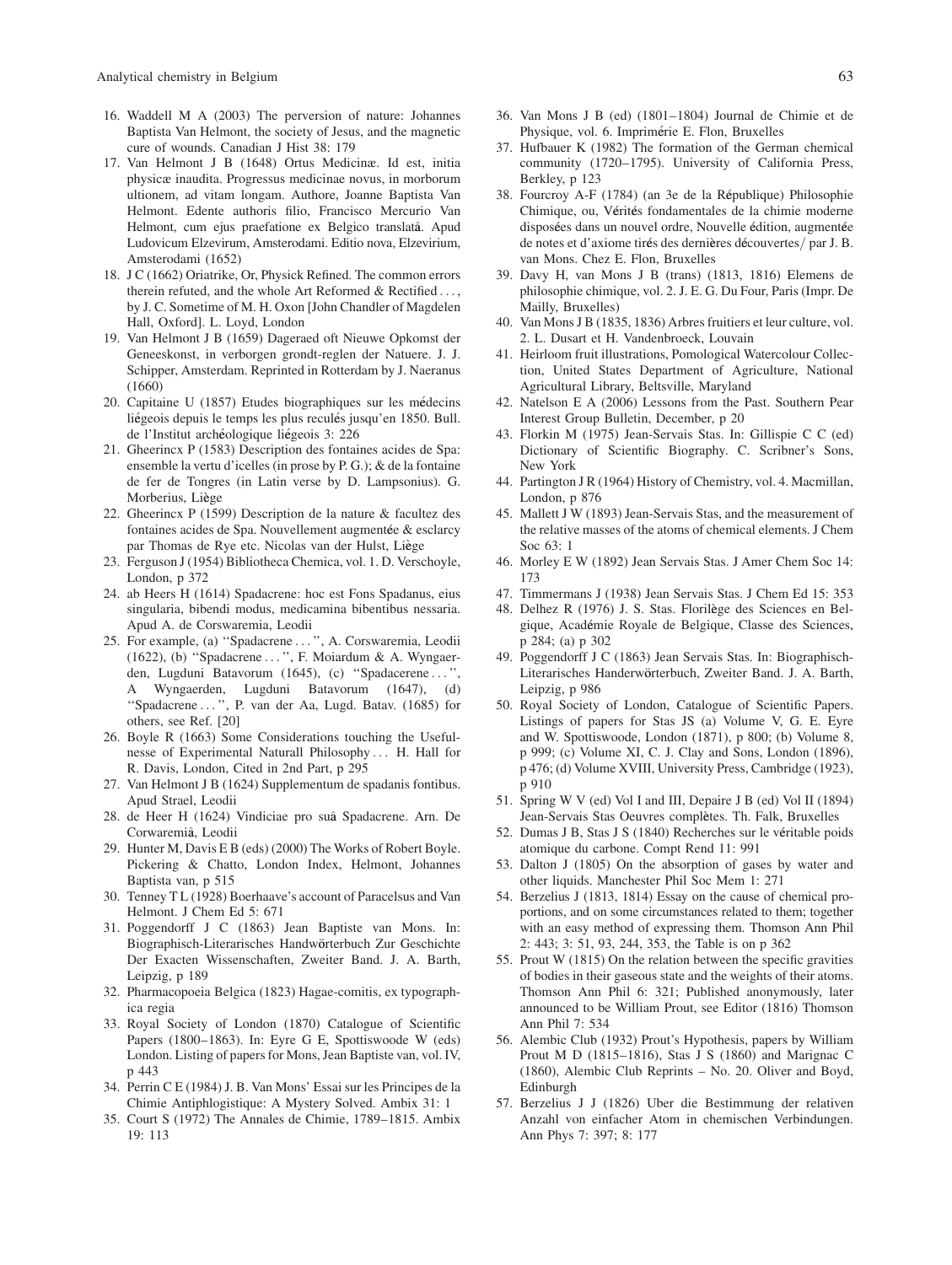- 58. Stas J S (1849) Recherches sur le véritable poids atomique du carbone. Bruxelles Bull Acad Royale Sci de Belgique 16: 9
- 59. Stas J S (1860) Recherches sur les rapports réciproques des poids atomiques. Bruxelles. Acad Sci Bull 2nd Séries 10: 208
- 60. Cited by Spring W (1893) in Notice sur la vie et les travaux de Jean Servais Stas. Ann Acad Royale de Belgique 59: 286
- 61. De Marignac J C G (1860) A propos des recherches de Stas sur la rapports réciproques des poids atomiques. Archives des Sciences Physiques et Naturelles 9: 97
- 62. Stas J S (1865) Nouvelles recherches sur les lois des proportions chimiques, sur les poids atomiques et leurs rapports mutuels. Mém Acad Royale de Belgique 35: 3
- 63. Dumas J B (1878) Sur la présence de L'oxygène dans l'argent métalliques. Compt Rend 86: 65
- 64. Stas J S (1882) De la détermination du rapport proportionnel entre l'argent, les chlorures et les bromures. Mém Acad Royale de Belgique, vol. 43, p 6
- 65. Mendeléeff D I (1869) On the correlation of the properties and atomic weights of the elements. J Russ Phys Chem Soc I: 60
- 66. Kendall J (1949) Leo Hendrik Baekeland and the development of phenolic plastics. Chem Ind 67
- 67. Fleck G (1993) Theodore William Richards, 1869–1928. In: James LK (ed) Nobel laureates in chemistry, 1901–1992. American Chemical Society
- 68. Forbes G S (1932) Investigations of atomic weights by Theodore William Richards. J Chem Ed 9: 452
- 69. Lockyer J N (1878) Researches in spectrum analysis in connection with the spectrum of the Sun, No. 7. Discussion of the working hypothesis that the so-called elements are compound bodies. Proc Roy Soc London 28: 157
- 70. Stas J S (1890–1893) Discours de la nature de lumiere solaire. Mém Acad Royale de Belgique 49(2): 1
- 71. Stas J S (1890-1893) Recherches chimiques et études spectroscopiques sur differents corps simples. Nouvelle détermination du rapport proportionnel entre l'argent et le chlorure de potassium. Mém Acad Royale de Belgique 49(8): 1
- 72. Orfila M J B (1848) Traité de Médecine légale, 4th edn, vol. 3. Labé, Paris
- 73. Stas J S (1851) Recherches médico-légales sur la nicotine, suivies de quelques considérations sur la manière générale de déceler les alkalis organiques dans les cas d'empoissonnement. Bull Acad Royale de Médecine de Belgique 11: 202
- 74. Mallinson V (1963) Power and politics in Belgium education. Heinemann, London
- 75. Deelstra H (2001) La chimie dans les universités et les écoles supérieures. In: Halleux R, Vandersmissen J, Despy-Meyer A, Vanpaemel G (eds) Histoire des sciences en belgique. Dexia Banque, Bruxelles, vol. 1, p 159
- 76. Vanpaemel G, Van Tiggelen B (1998) The profession of chemist in nineteenth-century Belgium. In: Knight D, Kragh H (eds) The making of the chemist. The social history of chemistry in Europe, 1789–1914. University Press, Cambridge, p 191
- 77. Deelstra H (2000) Contribution de l'Association Belge des Chimistes (1887–1898) a la chimie alimentaire. Actual Chim 11: 45
- 78. Deelstra H, Joos P (1999) La contribution des pharmaciens au développement de l'Association Belge des Chimistes, (1887-1906). Chim Nouv 17: 3003
- 79. Delville M (1888) Election de M. Stas, comme premier member d'honneur de l'Associaton. Bull Assoc Belge Chim  $2(1): 5$
- 80. Deelstra H, Fuks R (1995) La Belgique organise en 1894 le premier congrès international de chimie appliquée. Chim Nouv 13: 1443
- 81. Fennel R (1994) History of IUPAC 1919–1987. Blackwell Science, Oxford, p 2
- 82. Holden N E (2004) Atomic weights and the international committee – a historical review. Chem International 26: 4. The full paper is available at www.iupac.org/publications/ci/ 2004/2601/1 holden.html
- 83. Van Laer H (1912) Histoire de la Société. Bull Soc Chim Belge, Numéro Jubilaire (1887–1912) 26: 137; see also 13: 57, 60 (1899), and 14: 104 (1900)
- 84. Deelstra H, Fuks R (1998) La réorganisation fondamentale de l'Association Belge des Chimistes (1898). Chim Nouv 16: 1971
- 85. Deelstra H, Van Tiggelen B (2004) L'Association Belge des Chimistes" devient la "Société Chimique de Belgique". Chim Nouv 22: 112
- 86. Deelstra H, Van Tiggelen B (2003) Edouard Hanuise: Président-fondateur de L'Association des chimistes en Belgique. Chim Nouv 21: 21
- 87. Marique L (1976) Jean Baptist Depaire (1824–1910). In: Biographie Nationale Belge 39: col. 261-264, Académie Royale de Belgique, Bruxelles
- 88. Herlant A C (1894) Analyse du poivre de Clusius. Contribution à l'étude des plantes utiles du Congo. Bull de Acad Méd. Belg 8: 832
- 89. Herlant A (1892) Etude descriptive des médicaments naturels d'origine végétable. Lamertin, Bruxelles
- 90. Stobbe H (ed) (1936) Crismer L. In: Poggendorff J C (ed) Biographisch-Literarisches Handwörterbuch, Band 6. Verlag Chemie, Berlin, p 492 and Salie H (ed) (1968) Band 7b. Tiel 2, Academie-Verlag, Berlin, p 993
- 91. Crismer L (1896) Analyse de beurres par la détermination de la temperature critiques de dissolution. Bull Assoc Belge Chim 10: 312. Extended abstract in (1897) Analyst 22: 71
- 92. American Oil Chemists Association (1997) AOCS Official Method Cb 4–25, Indentification of Oils, Crismer Test, Reappoved 1997, cited by current Codex Alimentarius, Codex Stan 234 (1999)
- 93. Chavanne A (1927) A Léon Crismer en homage pour les services rendus à la Science et à la Société Chimique de Belgique. Bull Soc Chim Belge 36(2): 35
- 94. Timmermans J (1953) Notice sur L. Crismer. Annuaire de l'Académy Royale de Belgique, p 197
- 95. Weichsel L, Köstler M (eds) (1999) van de Velde VJJ. In: Poggendorff J C (ed) Biographische-Literarisches Handwörterbuch, Band 7b, Tiel 8. Akademie-Verlag, Berlin, p 5688
- 96. (a) For an overview of Belgian chemistry see, Bruylants A (1967) Esquisse de l'histoire de la chimie pendant le XIXe siècle et le début du XXe In: Florilège des Sciences (ed). Acad. Royale de Belgique, vol. 1, p 245; (b) For the history of physical and mineral chemistry see, D'Or L (1980) Esquisse historique de la chimie physique et de la chimie minérale de 1920 a 1980. In: Florilege des Sciences en Belgique, vol. 2, p 99, for Duyckaerts G see p 126; (c) For the history of pure and applied organic chemistry see, Bruylants A, Van Brandt P, Van Dormael A (1980) ibid., Esquisse historique de la chimie organique pure et appliquée, p 139; (d) For the history of organic chemistry from the 1920's see, Nasielski J (2001) La chimie organique. In: Halleux R, Vandersmissen J, Despy-Meyer A, Vanpaemel G (eds) The history of sciences in Belgium, vol. II, p 1815. Dexia Bank, Bruxelles, p 169
- 97. Szabadváry F (trans Svehla G) (1966) History of analytical chemistry. Pergamon Press, Oxford
- 98. Szabadváry F, Robinson A (1980) The history of analytical chemistry. In: Svehla G (ed) Wilson and Wilson's compre-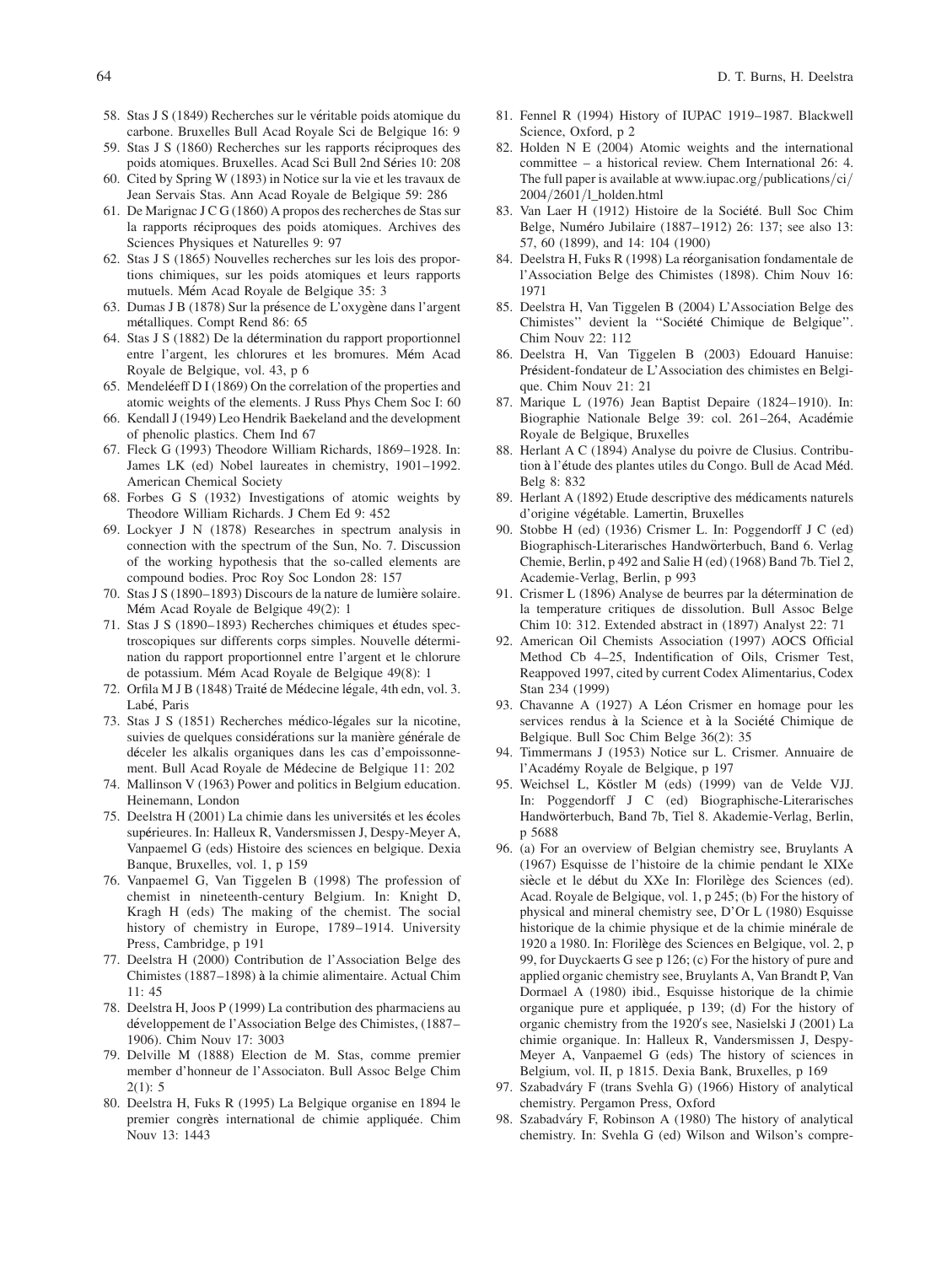hensive analytical chemistry, vol. 10. Elsevier Scientific Publishing Company, Amsterdam, p 61

- 99. Laitinen H A, Ewing G W (eds) (1977) A history of analytical chemistry. Division of Analytical Chemistry of the American Chemical Society
- 100. Thorburn Burns D, Svabadvary F (2005) History of Analytical Chemistry. In: Worsfold P J, et al (eds) Encyclopaedia of analytical chemistry, vol. 4. Elsevier, Amsterdam, p 267
- 101. Hudson J A (2005) Analytical chemistry. In: Russell C A, Roberts G K (eds) Chemical history. Reviews of recent literature. RSC Publishing, Cambridge, p 154
- 102. Morris P J T (ed) (2002) From classical to modern chemistry. The instrumental revolution. RSC, Cambridge
- 103. Brooks R R, Smythe L E (1975) The progress of analytical chemistry, 1910–1970. Talanta 22: 494
- 104. Boig F S, Howerton P W (1952) History and development of chemical periodicals in the field of analytical chemistry 1877–1950. Science 115: 555
- 105. Michiels L (1919–1920) Godefroid-Charles Blas, professeur émérite de la Faculté des Science. Annnuaire Univ Cath Louvain. (ed). Michiels-Broeders, Tongres, vol. 80, p 45
- 106. Bruylants G (1919) Discours aux funérailles de M. Blas. Bull Acad Royale Méd Belg 74: 1342
- 107. Vreven S (1926) Eloge du Professeur Charles Blas (1839– 1919). Mém Acad Royale Méd Belgique 23: 42
- 108. Blas C (1879, 1886) Traité de chimie analytique. Tome 1er, Analyse qualitative par la voir sèche ou analyse au chalumeau, comprenant la méthode pyrognostique de Bunsen et un nouveau plan méthodique. Tome 2er, Analyse qualitative par la voie humide, y compris la recherché des principaux acides organiques et alcaloïdes, ainsi que l'analyse electroytique. Tome 3er, Analyse quantitative comprenant la gravimétrie, la titrimétrie, l'électolyse, la gazométrie, la docimasie, l'analyse élémentaire organique etc. Imp. Van Linthout frères; lib. A. Peeters-Ruelens, Louvain
- 109. Blas C (1912, 1907, 1911) Traité de chimie analytique, 5th edn, vol. 3. Uystpruyst, Louvain
- 110. Blas C (1879) Application de l'électrolyse à l'analyse chimique. Avec un essai d'une méthode générale d'analyse électrolytique. Bull De L'Union des ingénieurs sortis des Ecoles Spéciales de Louvain, p 76
- 111. Sixieme congres international pharmaceutique sous le haut protectorat de Sa Majesté Léopold II, roi des Belges, et sous patronage du Gouvernement, tenu à Bruxelles du 31 août au 6 septembre 1885. "Eaux alimentaires. Quels sont les caractères des eaux alimentaires? Dans l'état actuel de la science, quells sont les meilleurs procédés pratiques à recommender pour la constatation de ces caractères?, Rapport de M. C. Blas et Edm. Van Melckebeke. J. Viselé, Bruxelles
- 112. De La Vallée Poussin C J (1936-1939) Eloge académique sur M. Louis Michiels, professeur à la faculté des Sciences. Annuaire Univ Cath Louvain 84, vol. II, University of Louvain. Michiels-Broeders, Tongres, p 8
- 113. (a) Michiels L (1923) Cours de Chimique Analytique, qualitative. Uystpruyst, Louvain; (b) Michiels L (1914) Chimie analytique. Notes théoriques et practiques. Uystpruyst, Louvain; (c) Michiels L (1927) Eléments de chimie analytique. 1 Analyse qualitative. Uystpruyst, Louvain; (d) Michiels L (1929) Eléments de chimie analytique. 2 Analyse quantitative. Uystpruyst, Louvain
- 114. Michiels L (1922) Eléments de chimie toxicologique. A. Uystpruyst-Dieudonné, Louvain
- 115. Breckpot R, de Clippeleer K, Meeus M (1973) Intrinsic Germanium. Meded. Van Koninklijke Academie voor Wetenschappen, Klasse der Wetenschappen, vol. 35, p 49
- 116. Smets G (1983) In Memoriam Raymond Breckpot. Jaarboek Koninklijke Vlaamse Academie voor Wetenschappen, Brussels, p 225
- 117. Van Tiggelen A, et al (1968) Oxydations et Combustions, vol. 2. Technip, Paris
- 118. Nève J, Hanocq M, Molle L (1983) Study of some factors affecting the efficiency of the wet-digestion procedures for the total and differential determination of selenium in biological materials. In: Bratter P, Schramel P (eds) Trace element analytical chemistry in medecine and biology, vol. 2. W. de Gruyter and Cie, Berlin, New York, p 856
- 119. Neve J, Molle L (1986) Direct determination of selenium in human serum by graphite furnace atomic absorption spectroscopy. Improvements due to Oxygen-ashing in graphite tube and Zeeman-effect background correction. Acta Pharmacol Toxicol 59: 606
- 120. Stobbe H (ed) (1937) Lucien Louis de Koninck. In: J. C. Poggendorff's Biographisch-Literarisches Handwörterbuch, Band VI: 1928 bis 1931, II Tiel. F-K, Verlag Chemie, Berlin, p 1378
- 121. De Koninck L L, Dietz E (1871) Manuel pratique d'analyse chimique appliquée à l'industrie du fer. Ed. Baudry, Paris and Liége
- 122. De Koninck L L, Dietz E (Mallet R, trans and ed with notes) (1872) A Practical Manual of Chemical Analysis and Assaying, as Applied to the Manufacture of Iron from its Ores and to Cast Iron Wrought Iron, and Steel, as Found in Commerce. Chapman & Hall, London
- 123. De Koninck L L, Dietz E (Mallet R, trans and ed with notes) (1873) A Practical Manual of Chemical Analysis, First American Edition with appendix on iron ores by Fesquet AA. H. C. Baird, Philadelphia
- 124. Further French editions of [113], 2nd (1896), 3rd (1904), 4th (1907) and the 5th in collaboration with Huybrechts M (1913) Baudry, Liege
- 125. De Koninck L L (1885) Exercises d' Analyse Chimique Qualitative. H. Vaillant-Carmanne, Liege
- 126. De Koninck L L, Westphal A (trans) (1897) Qualitative und Quantitative Chemische Manipulationen zur Vorbereitung für das systematische Studium der Chemische Analyse. R. Mückenberger, Berlin
- 127. De Koninck L L (1894) Traité de Chimie Analytique Minérale Qualitative et Quantatative, M. Nierstrasz, Liege
- 128. Royal Society of London, ''Catalogue of Scientific Papers'', Koninck, Lucien Louis de, vol. 7. J. Murray and Trubner, London, p 109 (1879); vol. 10, C. J. Clay and Sons, London, p 441 (1894); vol. 16, University Press, Cambridge, p 406 (1918)
- 129. Salié H (ed) (1973) Huybrechts, Maurice-Emmanuel. In: Poggenndorff Biographisch-Literarisches Handworterbuch, Band VIIb. Tiel 4: Hen-K. Academie-Verlag, Berlin, p 2128
- 130. de Koninck L L, Huybrechts M (1910, 1911, 1913) Traité de chimie analytique minérale, 2nd edn, vol. 1-3. Baudry, Liège
- 131. Huybrechts M (1924, 1932) Manipulations chimiques qualitative et quantitative préparatoire à l'etude systématique, par L. L. De Koninck, 6th and 7th edn. Thoné, Liège
- 132. Weichsel L (ed) (1984) Francois Schoofs. In: J. C. Poggendorff Biographisch-Literarisches Handwörterbuch, Band VIIb, Teil 7. Akademie-Verlag, Berlin, p 4724
- 133. Schoofs F, Lecoq H (1944) Applications a l'hygiene et a la toxicology d'une nouvelle méthode analytique:l'électrochromatographie. Bull Soc Roy Med Belgique 9: 122
- 134. Kemula W (1952) Chromato-polarographic studies. I General considerations and descriptions of the set of apparatus. Roczniki Chem 26: 281